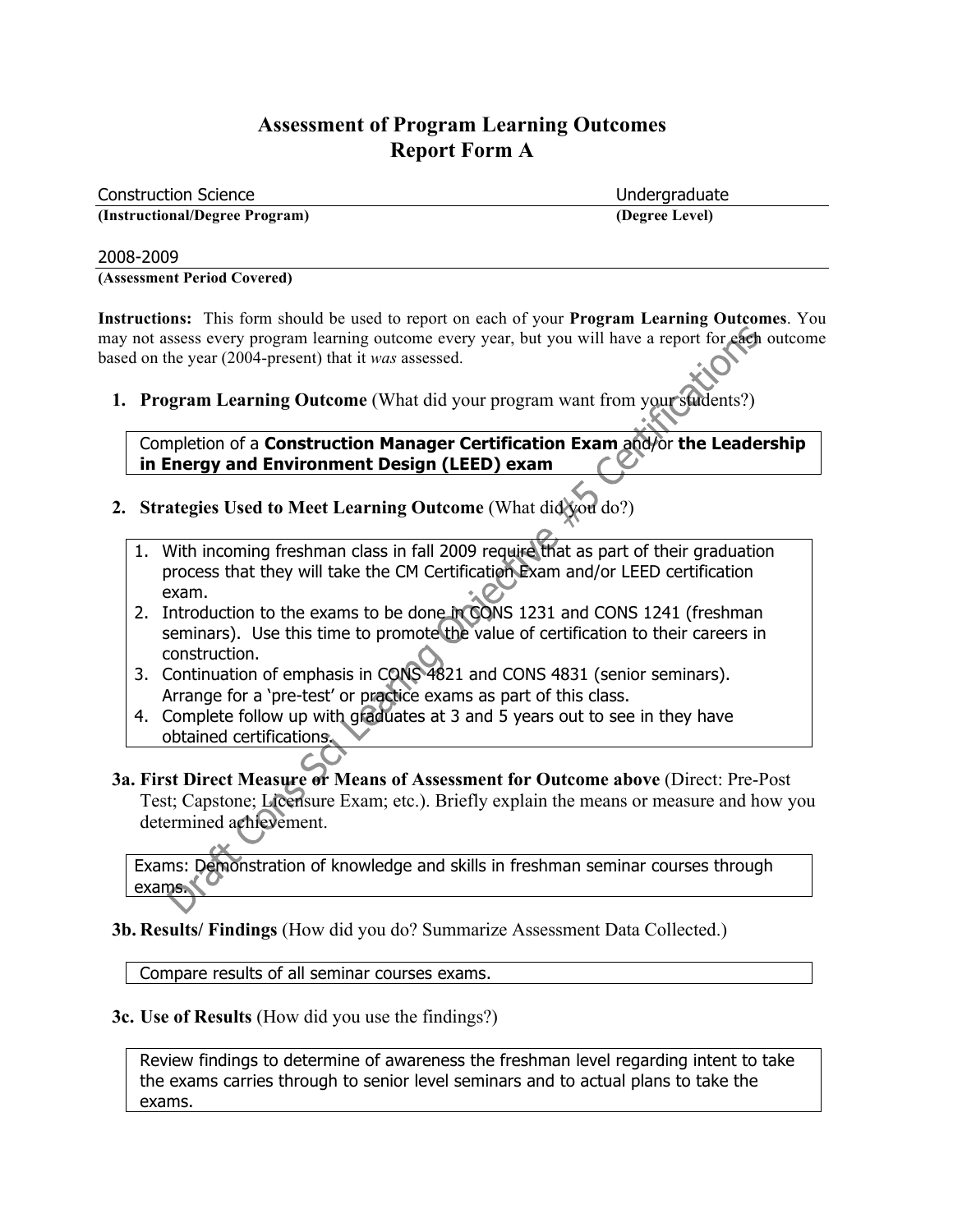**4a. Second Direct Measure or Means of Assessment for Outcome above** (Pre-Post Test; Capstone; Licensure Exam; etc.). Briefly explain the means or measure and how you determined achievement.

Pre-tests: Use of practice tests to gauge potential performance on real exam and to determine if we need to strengthen teaching in specific subject areas.

**4b. Results/ Findings.** (How did you do? Summarize Assessment Data Collected.) Evaluation of student test scores to determine impact or influence on career path and pursuing certification, and job placement.

**4c. Use of Results** (How did you use the findings?)

Determine if classes introductions are attracting students interests in becoming certified.

**5a. Third Direct (or Indirect) Measure or Means of Assessment for Outcome above**\* (Direct: Pre-Post Test; Capstone; Licensure Exam; etc.; Indirect: Alumni Survey; Interviews; NSSE; etc.). Briefly explain the means or measure and how you determined achievement.\*

Review findings to determine of a link at the freshman level regarding intent to take the exams carries through to actual taking the exams.

Obtaining certification through exams.

**5b. Results/ Findings.** (How did you do? Summarize Assessment Data Collected.)

Annual report on graduates that have obtained CM and/or LEED certification. Compare the totals and the time frames that it took to achieve.

 **5c.Use of Results** (How did you use the findings?)

Evaluate the number of certifications obtained by each graduate and compare/contrast with other ACCE institutions.

**6. Documentation** (What is the evidence (e.g. Licensure Exam Summary Results, Spreadsheet from True Outcomes from Capstone Course, etc.)? Where is it located (e.g. Assessment Coordinator's Office, etc.?))

All results are to be kept in the Director's office.

\* May be repeated for means or measures over the three required.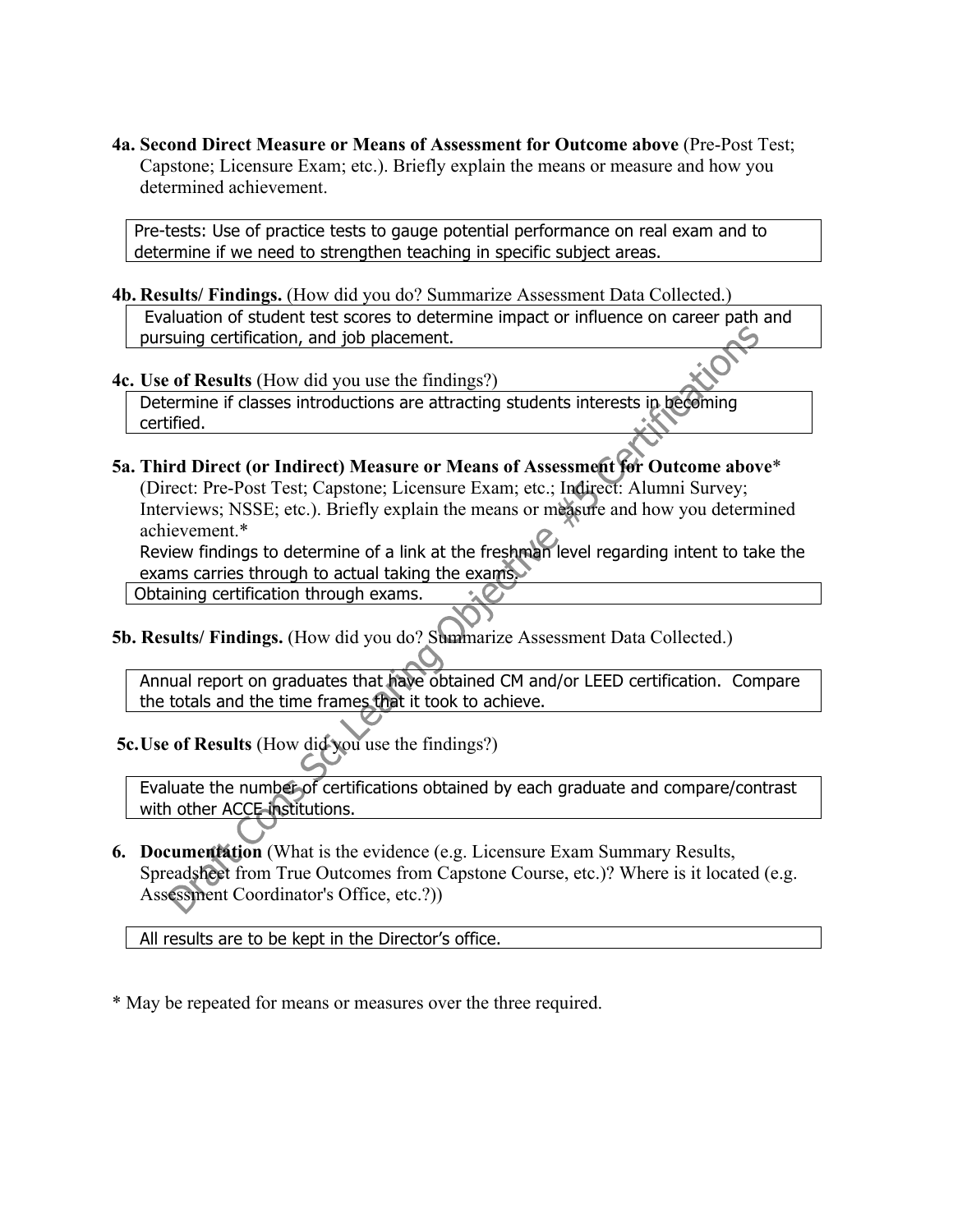| <b>Construction Science</b>    | Undergraduate  |
|--------------------------------|----------------|
| (Instructional/Degree Program) | (Degree Level) |

#### 2008-2009

**(Assessment Period Covered)**

**Instructions:** This form should be used to report on each of your **Program Learning Outcomes**. You may not assess every program learning outcome every year, but you will have a report for each outcome based on the year (2004-present) that it *was* assessed.

**1. Program Learning Outcome** (What did your program want from your students?)

Have knowledge and a professional vocabulary regarding **construction materials**.

## **2. Strategies Used to Meet Learning Outcome** (What did you do?)

- 1. Connection with the professional workforce and hands on experience.
- 2. Mentorship and/or internships.
- 3. Learning Objectives clearly stated in ARCH 2273 Materials & Methods I and ARCH 3283 Materials & Methods II.
- 4. Repetition of key elements across CS curriculum (i.e., ARCH 3013 Estimating.
- **3a. First Direct Measure or Means of Assessment for Outcome above** (Direct: Pre-Post Test; Capstone; Licensure Exam; etc.). Briefly explain the means or measure and how you determined achievement.

ARCH 2273 Materials & Methods I: Exams

**3b. Results/ Findings** (How did you do? Summarize Assessment Data Collected.)

ARCH 2273 Materials & Methods I: Evaluation of exam results

**3c. Use of Results** (How did you use the findings?)

Determine if deep learning of critical issues (i.e., the formula for concrete) is learned and retained over the course of the semester. Exams will have questions that carry forward from exam 1 to exam 2 and exam 3 to find out if cumulative and comprehensive information has been learned.

**4a. Second Direct Measure or Means of Assessment for Outcome above** (Pre-Post Test; Capstone; Licensure Exam; etc.). Briefly explain the means or measure and how you determined achievement.

ARCH 3283 Materials & Methods II.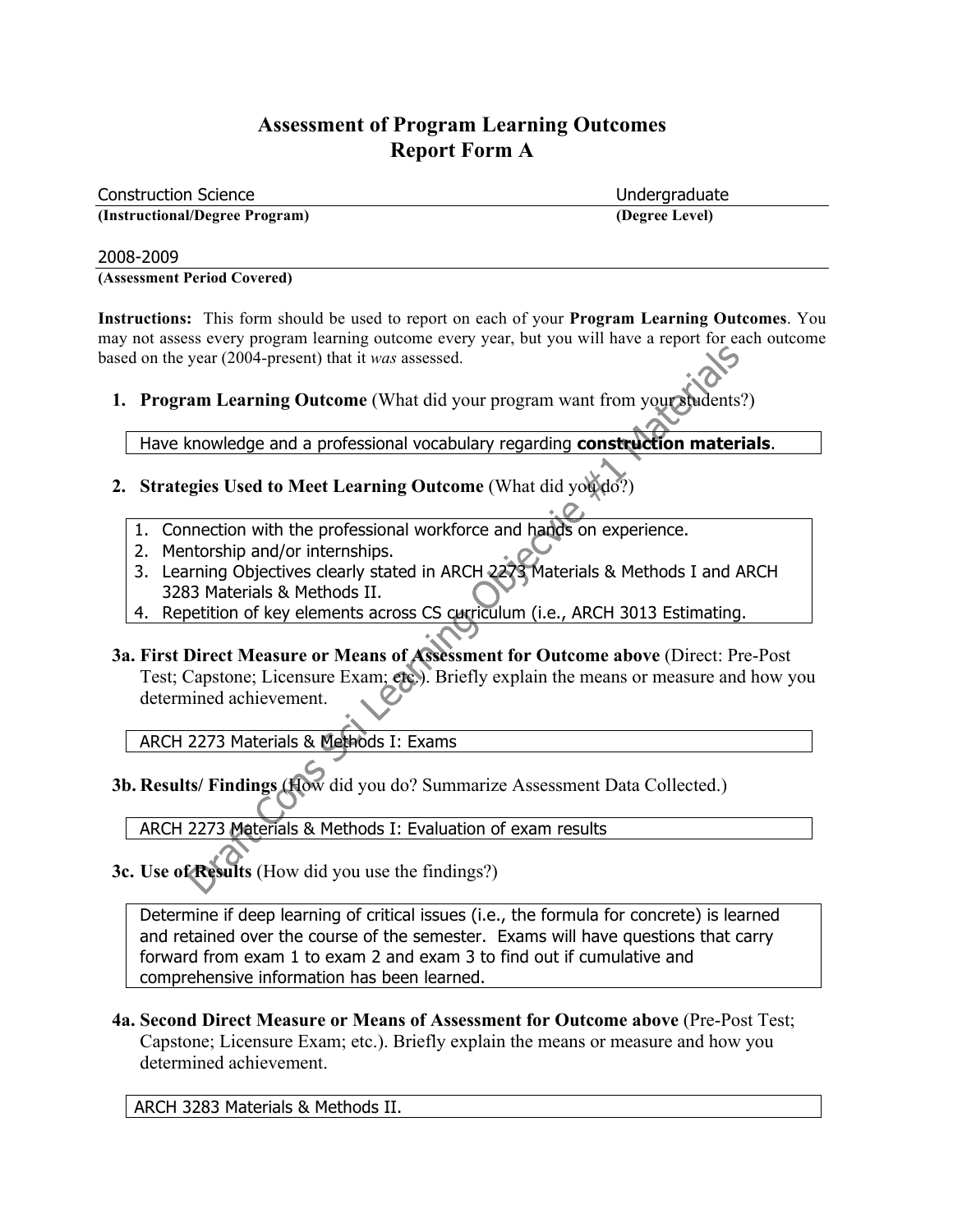#### **4b. Results/ Findings.** (How did you do? Summarize Assessment Data Collected.) ARCH 3283 Materials & Methods II: Evaluation of exam results

**4c. Use of Results** (How did you use the findings?)

Determine if basic individual materials concepts tested in ARCH 2273 carry over to ARCH 3283 where individual materials are joined with others to form systems (such as curtain wall, structural systems, tec.)

**5a. Third Direct (or Indirect) Measure or Means of Assessment for Outcome above**\* (Direct: Pre-Post Test; Capstone; Licensure Exam; etc.; Indirect: Alumni Survey; Interviews; NSSE; etc.). Briefly explain the means or measure and how you determined achievement.\*

**5b. Results/ Findings.** (How did you do? Summarize Assessment Data Collected.)

 **5c.Use of Results** (How did you use the findings?)

- **6. Documentation** (What is the evidence (e.g. Licensure Exam Summary Results, Spreadsheet from True Outcomes from Capstone Course, etc.)? Where is it located (e.g. Assessment Coordinator's Office, etc.?))
- \* May be repeated for means or measures over the three required.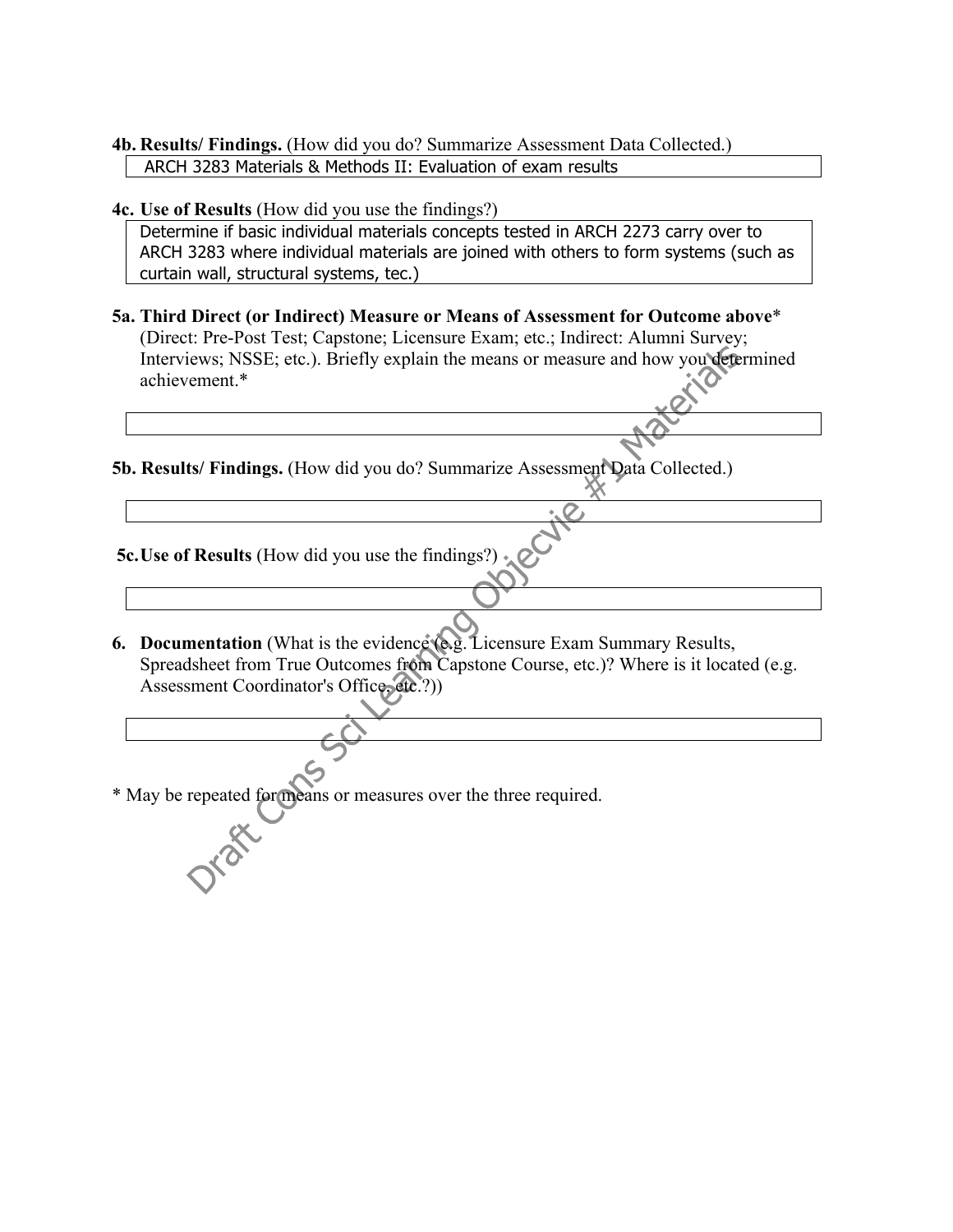| <b>Construction Science</b>    | Undergraduate  |
|--------------------------------|----------------|
| (Instructional/Degree Program) | (Degree Level) |

#### 2008-2009

**(Assessment Period Covered)**

**Instructions:** This form should be used to report on each of your **Program Learning Outcomes**. You may not assess every program learning outcome every year, but you will have a report for each outcome based on the year (2004-present) that it *was* assessed.

**1. Program Learning Outcome** (What did your program want from your students?)

Proficiency and knowledge of **software applications** related to major construction components (Estimating and Scheduling).

- **2. Strategies Used to Meet Learning Outcome** (What did you do?)
	- 1. Assessment of 'best practices' and software used by leading construction firms in major industry segments (Commercial, Residential, Highway/Heavy, and Facilities Management).
	- 2. Use of current software from 2.1 above in ARCH 3013 (Estimating) and CONS 4753 (Scheduling & Mobilization)
	- 3. Reinforcing the use of current software in capstone courses (CONS 4413 Residential; CONS 4423 Commercial; CONS 4433 Industrial; CONS 4443 Highway; CONS 4453 Facilities Mgmt.)
- **3a. First Direct Measure or Means of Assessment for Outcome above** (Direct: Pre-Post Test; Capstone; Licensure Exam; etc.). Briefly explain the means or measure and how you determined achievement.

ARCH 3013 Estimating: Exams CONS 4753 Scheduling & Mobilization: Exams and/or Project Assignments.

**3b. Results/ Findings** (How did you do? Summarize Assessment Data Collected.)

ARCH 3013 Estimating: Evaluation of exam results and project assignments. CONS 4753 Scheduling & Mobilization: Evaluation of exam results and project assignments.

#### **3c. Use of Results** (How did you use the findings?)

Determine if critical issues are learned. Exams will have questions that carry forward from exam 1 to exam 2 and exam 3 to find out if cumulative and comprehensive information has been learned.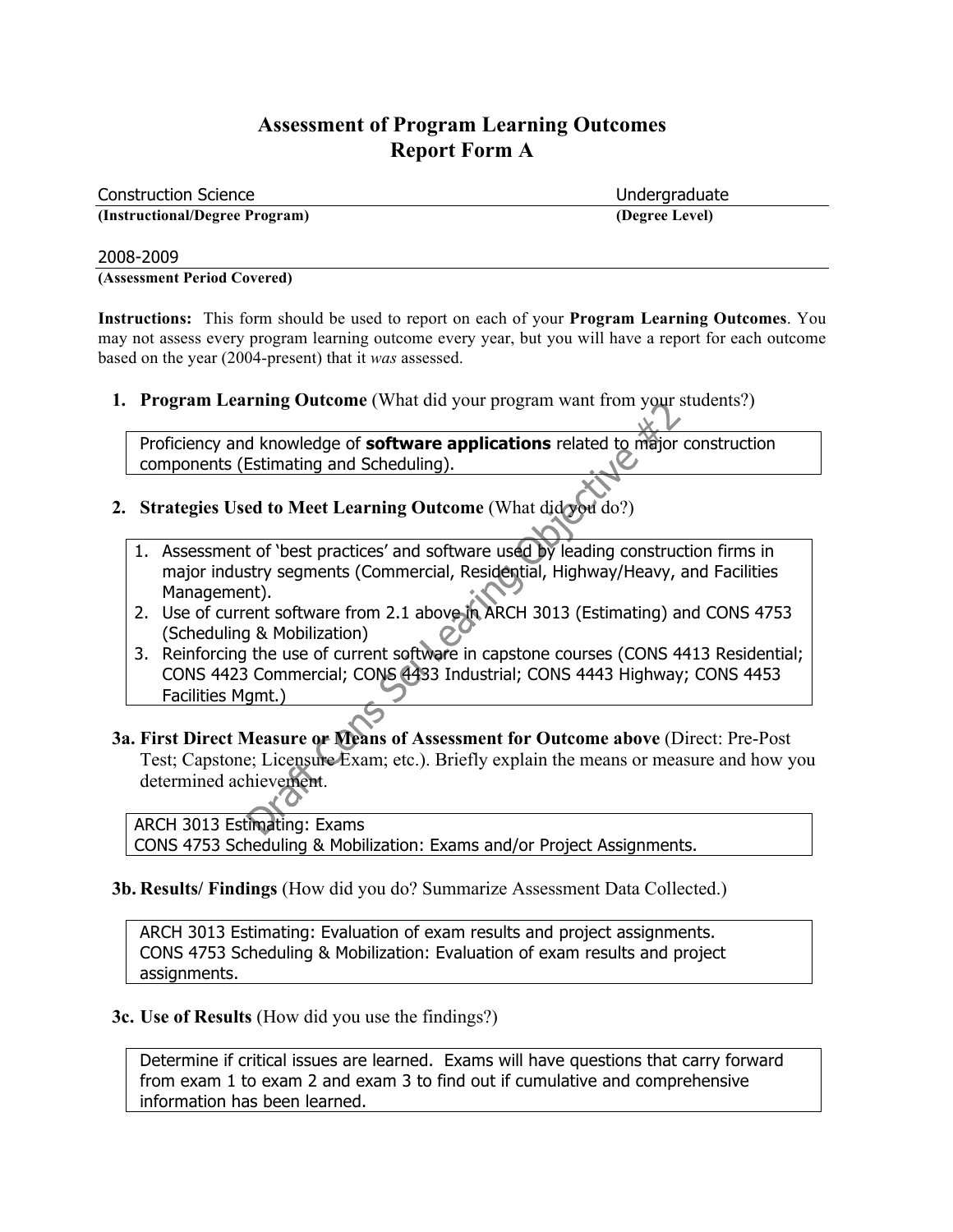Project assignments should demonstrate incorporation of software use in final analysis/presentation.

**4a. Second Direct Measure or Means of Assessment for Outcome above** (Pre-Post Test; Capstone; Licensure Exam; etc.). Briefly explain the means or measure and how you determined achievement.

Capstone Course: Use and application of estimating and/or scheduling software in capstone courses.

**4b. Results/ Findings.** (How did you do? Summarize Assessment Data Collected.) Evaluation of project assignments or presentations results. Review with learning objectives of ARCH 3013 and CONS 4753.

**4c. Use of Results** (How did you use the findings?) Determine if basic knowledge of computer software is demonstrated.

- **5a. Third Direct (or Indirect) Measure or Means of Assessment for Outcome above**\* (Direct: Pre-Post Test; Capstone; Licensure Exam; etc.; Indirect: Alumni Survey; Interviews; NSSE; etc.). Briefly explain the means or measure and how you determined achievement.\*
	- 1. Survey of alumni to determine use of course learning objectives in their jobs and the actual use of the software and exposure to and us of new industry innovations such as "SqFt" programs and bid plan rooms that is transforming our industry.
	- 2. Survey of Employers (both those that hire our graduates and those that are potential employers that have participated in PVAMU career fairs.

**5b. Results/ Findings.** (How did you do? Summarize Assessment Data Collected.)

Annual report on survey results.

 **5c.Use of Results** (How did you use the findings?)

Correlate use of software in industry versus that used in courses noted above. We need to continually challenge ourselves to make sure that we are using the best and most widely used programs. This is critical as our graduates seek full-time employment.

**6. Documentation** (What is the evidence (e.g. Licensure Exam Summary Results, Spreadsheet from True Outcomes from Capstone Course, etc.)? Where is it located (e.g. Assessment Coordinator's Office, etc.?))

All results are to be kept in the Director's office.

\* May be repeated for means or measures over the three required.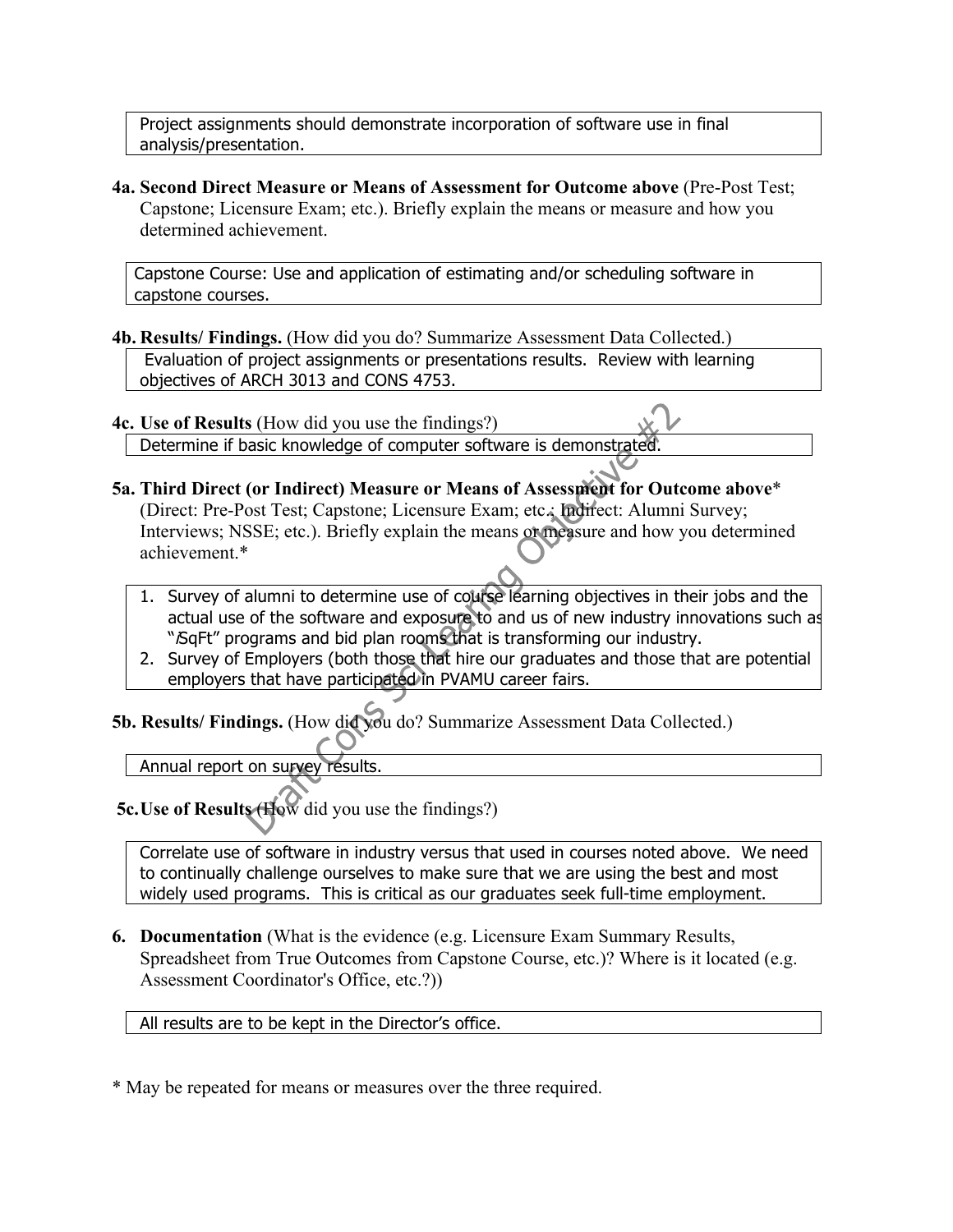Draft Cons Sci Leating Objective \*?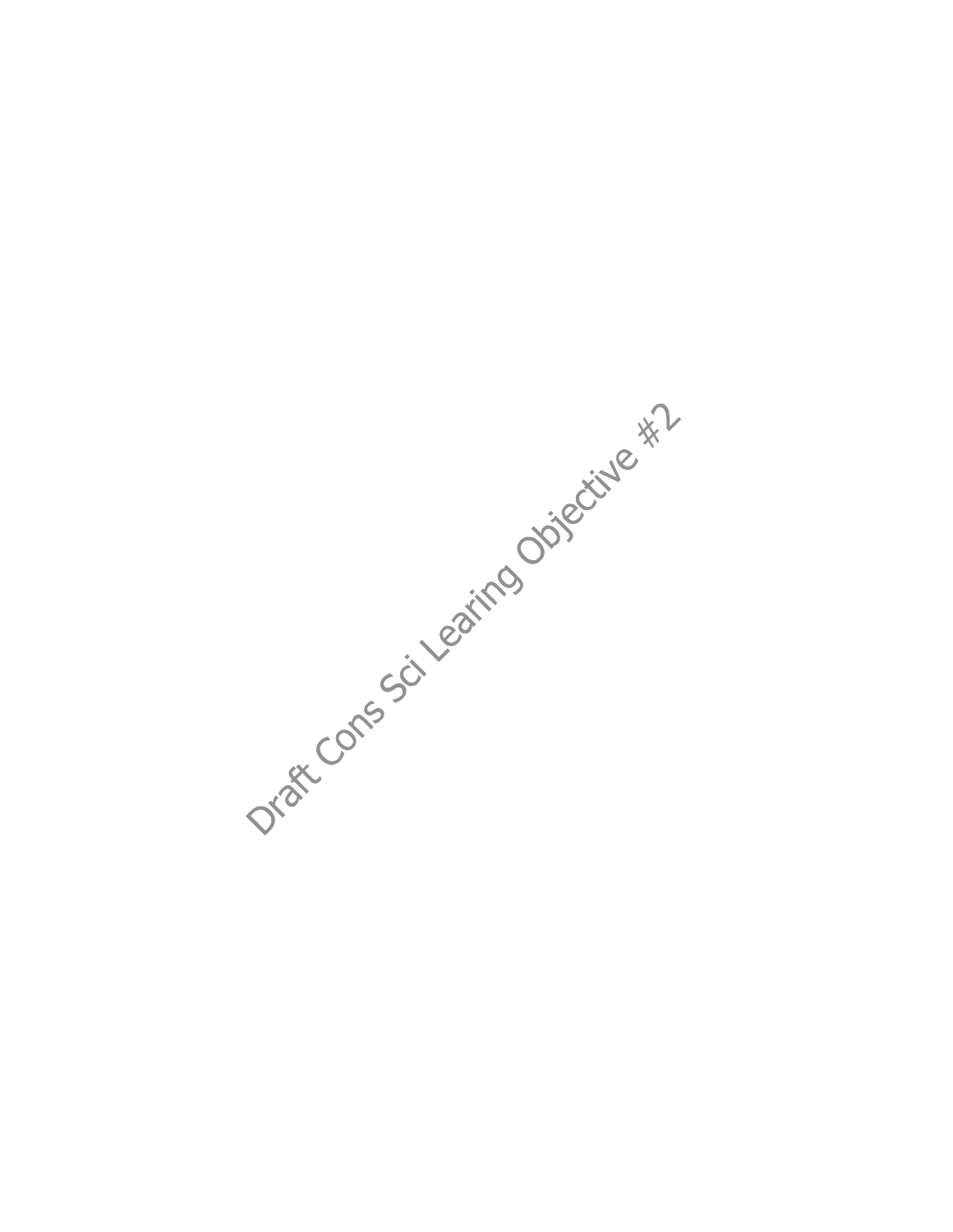| <b>Construction Science</b>    | Undergraduate  |
|--------------------------------|----------------|
| (Instructional/Degree Program) | (Degree Level) |

#### 2008-2009

**(Assessment Period Covered)**

**Instructions:** This form should be used to report on each of your **Program Learning Outcomes**. You may not assess every program learning outcome every year, but you will have a report for each outcome based on the year (2004-present) that it *was* assessed.

**1. Program Learning Outcome** (What did your program want from your students?)

Proficiency and knowledge of key concepts in **management techniques** related to the construction industry.

- **2. Strategies Used to Meet Learning Outcome** (What did you do?)
	- 1. Review of course content for all courses in management, marketing, finance and business law to ensure that it complies with accreditation agency (ACCE: American Council for Construction Education)
	- 2. Incorporation of courses listed in 2.1 above in appropriate CONS courses (primarily capstone courses).
	- 3. Use of 'real life scenario' and 'role playing' to emphasize techniques.
- **3a. First Direct Measure or Means of Assessment for Outcome above** (Direct: Pre-Post Test; Capstone; Licensure Exam; etc.). Briefly explain the means or measure and how you determined achievement.  $\bigcirc$

Demonstration of knowledge and skills in capstone course.

**3b. Results/ Findings** (How did you do? Summarize Assessment Data Collected.)

Compare reviews of all capstone courses (residential, commercial highway, industrial and facilities management) for use of management, marketing, finance and legal knowledge.

**3c. Use of Results** (How did you use the findings?)

Determine if courses in the College of Business are addressing the ACCE requirements and those issues as identified by major employers of our graduates.

**4a. Second Direct Measure or Means of Assessment for Outcome above** (Pre-Post Test; Capstone; Licensure Exam; etc.). Briefly explain the means or measure and how you determined achievement.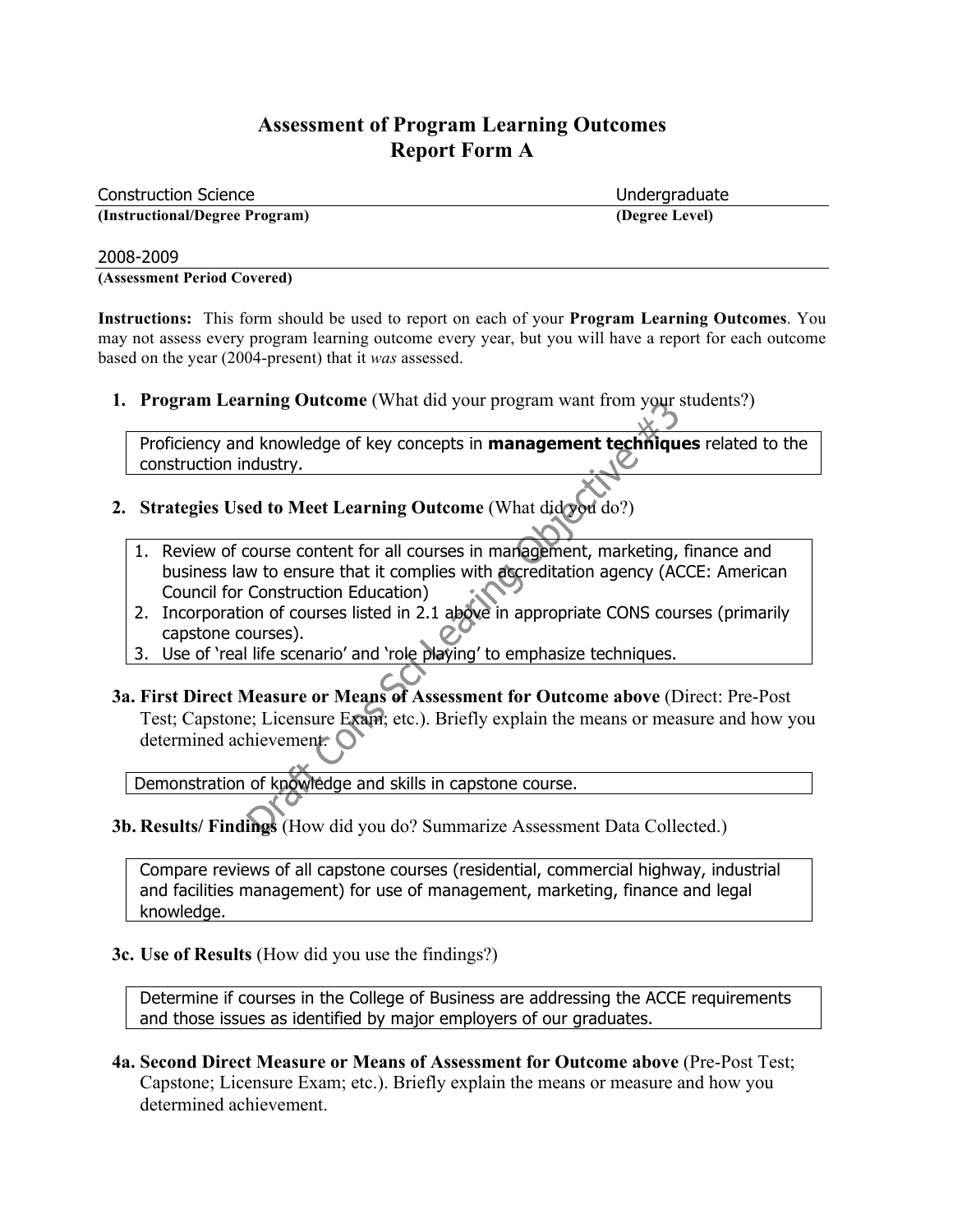Capstone Course: Use and application of 'real life scenarios' that require use of management techniques learned in course identified in 'Strategies' section.

- **4b. Results/ Findings.** (How did you do? Summarize Assessment Data Collected.) Evaluation of student performance in capstone classes.
- **4c. Use of Results** (How did you use the findings?) Determine if basic knowledge of management techniques is demonstrated.
- **5a. Third Direct (or Indirect) Measure or Means of Assessment for Outcome above**\* (Direct: Pre-Post Test; Capstone; Licensure Exam; etc.; Indirect: Alumni Survey; Interviews; NSSE; etc.). Briefly explain the means or measure and how you determined achievement.\*

Use of team projects in capstone projects (with rotation so that a major management concept is emphasized in several subject areas).

**5b. Results/ Findings.** (How did you do? Summarize Assessment Data Collected.)

Annual report on "End of Course Summary" forms.

 **5c.Use of Results** (How did you use the findings?)

Re-evaluate the emphasis on techniques in capstone courses.

**6. Documentation** (What is the evidence (e.g. Licensure Exam Summary Results, Spreadsheet from True Outcomes from Capstone Course, etc.)? Where is it located (e.g. Assessment Coordinator's Office, etc.?))

All results are to be kept in the Director's office.

\* May be repeated for means or measures over the three required.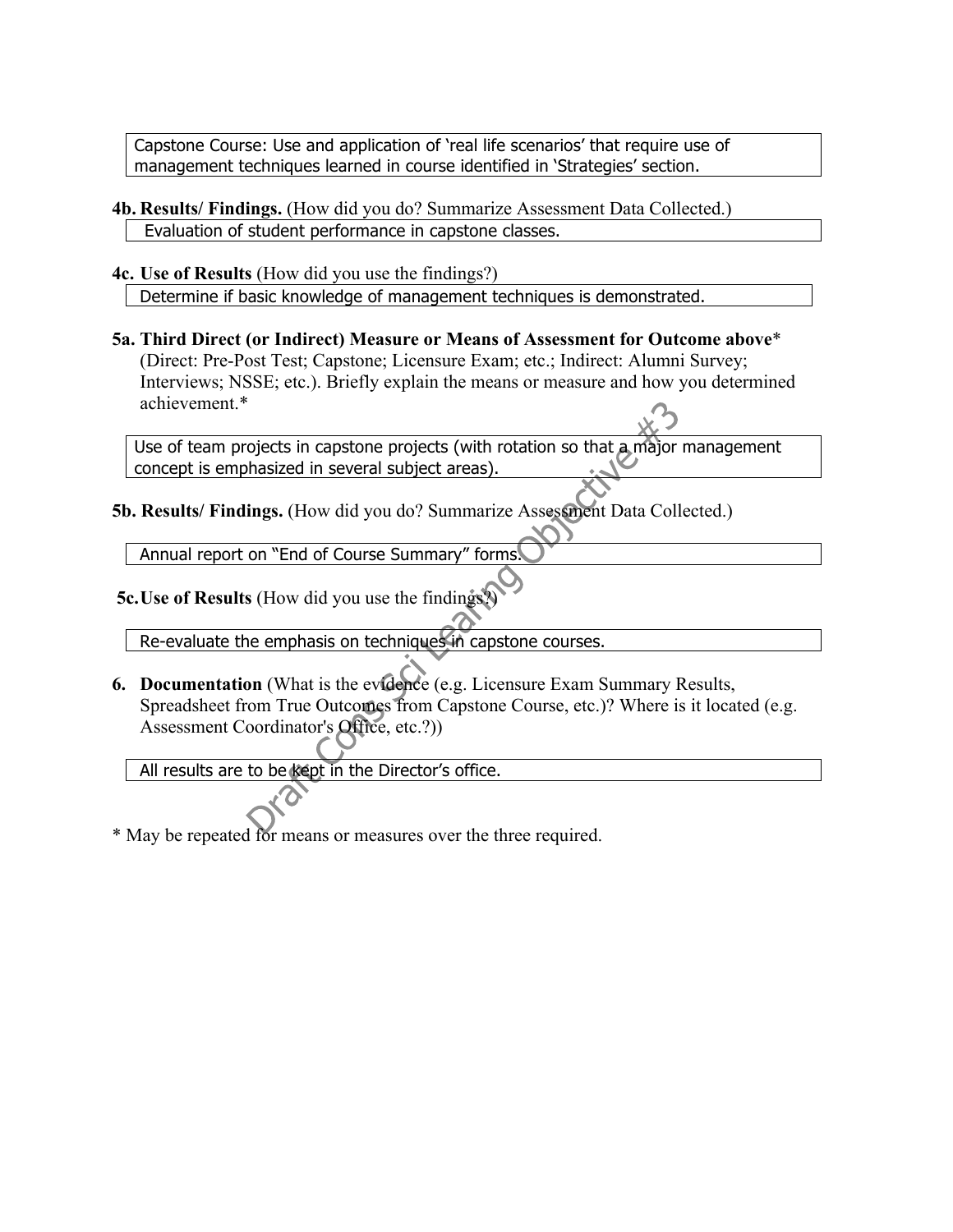| <b>Construction Science</b>    | Undergraduate  |
|--------------------------------|----------------|
| (Instructional/Degree Program) | (Degree Level) |

#### 2008-2009

**(Assessment Period Covered)**

**Instructions:** This form should be used to report on each of your **Program Learning Outcomes**. You may not assess every program learning outcome every year, but you will have a report for each outcome based on the year (2004-present) that it *was* assessed.

**1. Program Learning Outcome** (What did your program want from your students?)

Completion of a **capstone course** in construction program (residential, commercial, highway, industrial, or facilities management)

- **2. Strategies Used to Meet Learning Outcome** (What did you do?)
	- 1. Introduction to construction careers in CONS 1231 (freshman seminar).
	- 2. Continuation of introduction in CONS 1241 (freshman seminar).
	- 3. Emphasis and advisement of CS majors on career options in their junior year before deciding on capstone class to be taken as a senior. (CONS 4413 Residential; CONS 4423 Commercial; CONS 4433 Industrial; CONS 4443 Highway; CONS 4453 Facilities Mamt.)
	- 4. Assign faculty as advisors to students based upon their career/teaching focus.

**3a. First Direct Measure or Means of Assessment for Outcome above** (Direct: Pre-Post Test; Capstone; Licensure Exam; etc.). Briefly explain the means or measure and how you determined achievement.

Exams: Demonstration of knowledge and skills in seminar courses through exams.

**3b. Results/ Findings** (How did you do? Summarize Assessment Data Collected.)

Compare results of all seminar courses results.

**3c. Use of Results** (How did you use the findings?)

Review findings to determine of a link at the freshman level regarding career intent carries through to capstone enrollment (residential, commercial highway, industrial and facilities management).

**4a. Second Direct Measure or Means of Assessment for Outcome above** (Pre-Post Test; Capstone; Licensure Exam; etc.). Briefly explain the means or measure and how you determined achievement.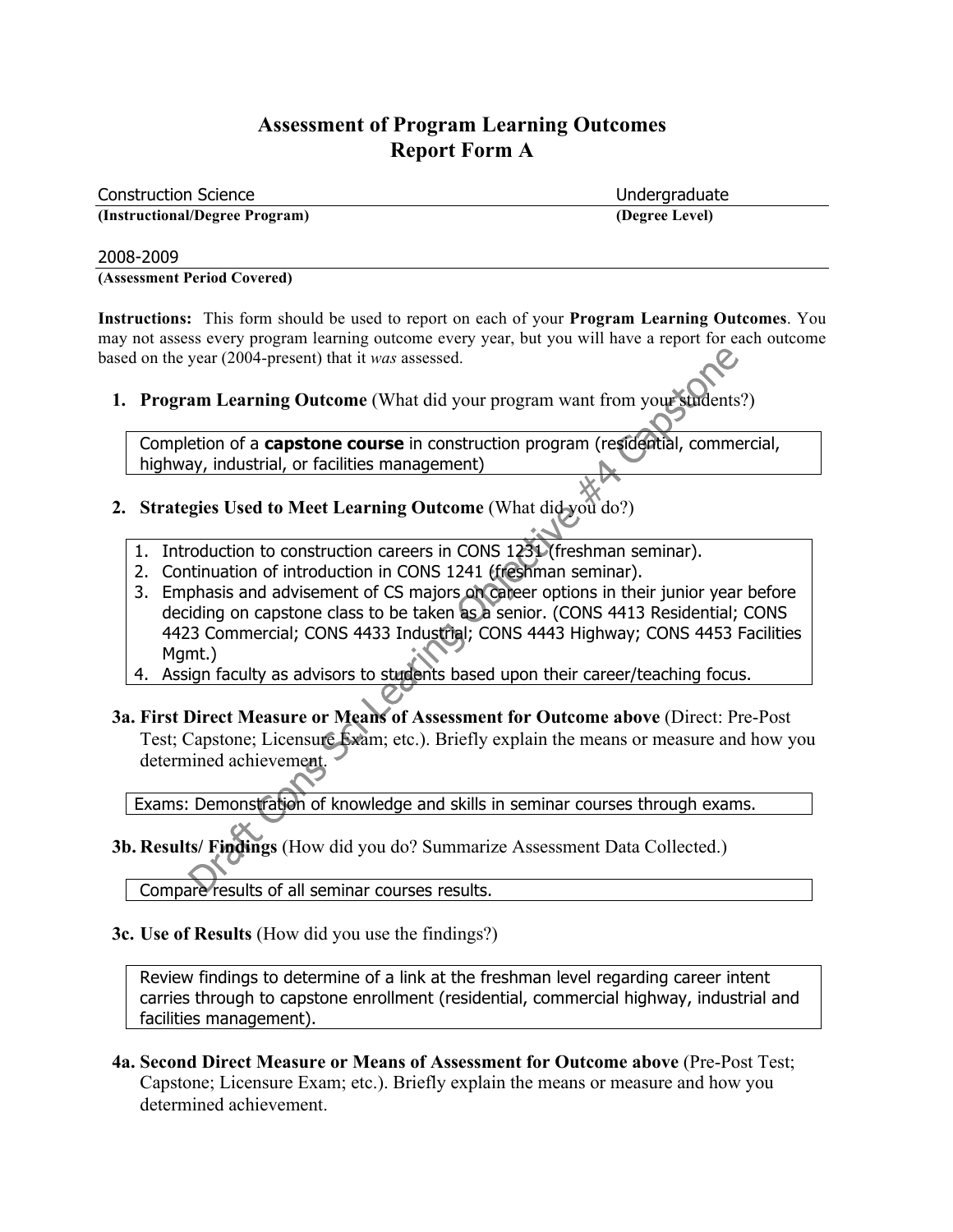Capstone Course: Use of guest lecturers from the appropriate industries to reinforce the career paths open to CS graduates combined with surveys on presentations.

- **4b. Results/ Findings.** (How did you do? Summarize Assessment Data Collected.) Evaluation of student surveys to determine impact or influence on career path performance in capstone classes.
- **4c. Use of Results** (How did you use the findings?)

Determine if capstone classes are attracting students based upon interest or just for degree hours.

**5a. Third Direct (or Indirect) Measure or Means of Assessment for Outcome above**\* (Direct: Pre-Post Test; Capstone; Licensure Exam; etc.; Indirect: Alumni Survey; Interviews; NSSE; etc.). Briefly explain the means or measure and how you determined achievement.\*

Use of internships as required by ACCE.

**5b. Results/ Findings.** (How did you do? Summarize Assessment Data Collected.)

Annual report on "List of Knowledge and Skills" listing of all items that the student competed as an intern.

 **5c.Use of Results** (How did you use the findings?)

Evaluate the number of tasks completed by each student and compare similarities and differences in career fields (residential versus commercial, versus highway, etc.).

**6. Documentation** (What is the evidence (e.g. Licensure Exam Summary Results, Spreadsheet from True Outcomes from Capstone Course, etc.)? Where is it located (e.g. Assessment Coordinator's Office, etc.?))

All results are to be kept in the Director's office.

\* May be repeated for means or measures over the three required.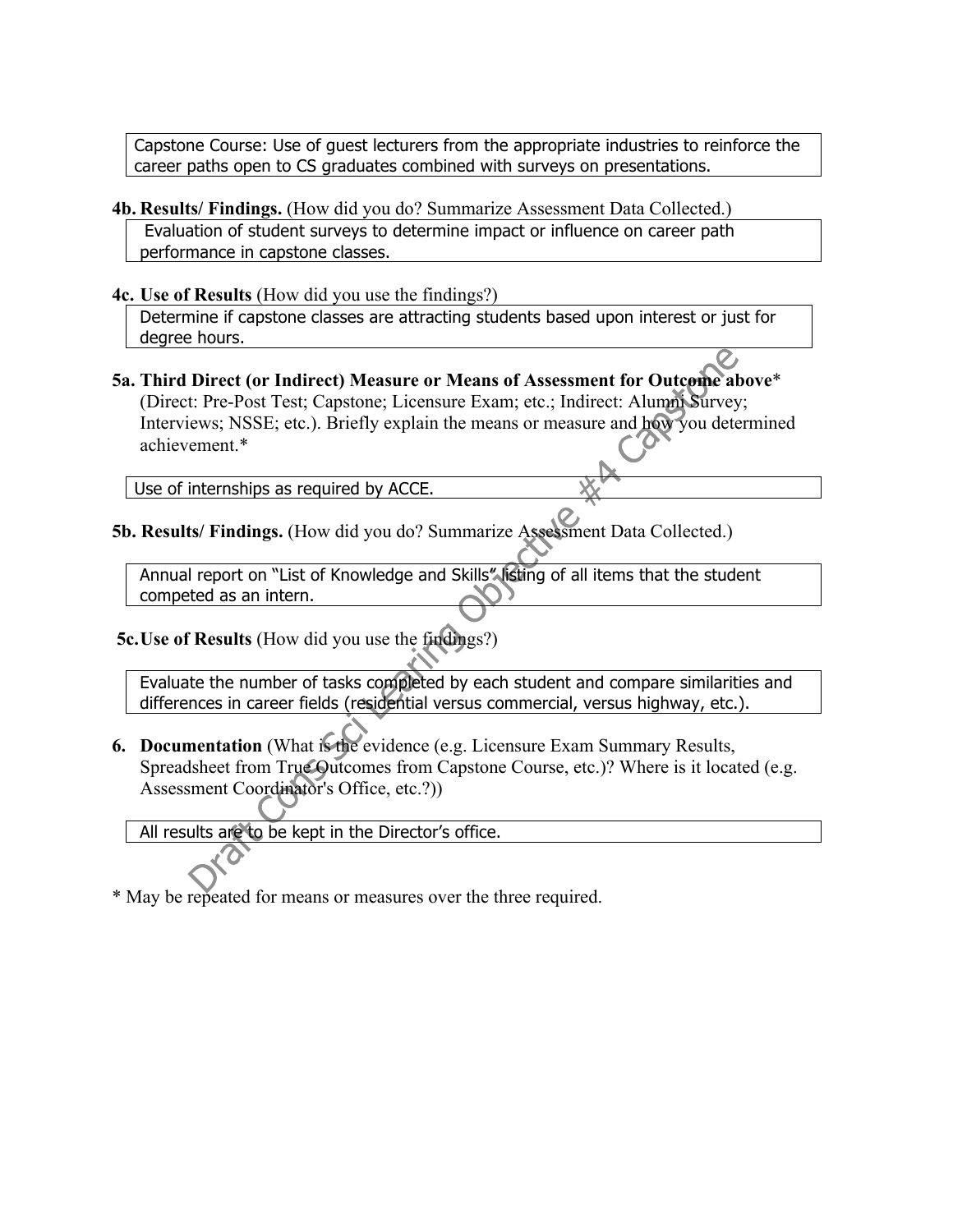Community Development Graduate Program **\_\_\_\_\_\_\_\_**\_ Masters\_\_\_\_\_**\_\_\_\_\_\_\_\_\_ (Instructional/Degree Program) (Degree Level)**

 Fall 2008– Fall 2009**\_ (Assessment Period Covered)**

**Instructions:** This form should be used to report on each of your **Program Learning Outcomes**.

# **1. Program Learning Outcome** (What did your program want from your students?)

Outcome 1:

The MCD program educates post-graduate students for professional practice as a preparation for employment or advancement in four fields in which the knowledge and skills of Empirical Reasoning, Social and Economic strategies, Design, Development and Planning and Entrepreneurship are valued. MCD graduate students will demonstrate the knowledge and skills required to identify, evaluate and assess the growth and development of urban and rural communities, design and planning trends within the four fields of community development.

## **2. Strategies Used to Meet Learning Outcome** (What did you do?)

1.At the beginning of each academic year a student orientation seminar is convened to introduce students to course expectations.

2. MCD faculty meet in a one-day retreat; focus groups discuss learning objectives along with an evaluation of the prior period teaching assessment.

#### **3a. First Direct Measure or Means of Assessment for Outcome above** (Direct: Pre-Post Test). Briefly explain the means or measure and how you determined achievement.

First Direct Measure: Course Embedded Papers and Exam Questions:

1.Students are evaluated based on written and verbal presentation and written research assignments throughout the semester; each assignment is graded according to the desired learning objective(s) rubric.

## **3b. Results/ Findings** (How did you do? Summarize Assessment Data Collected.)

Using final grades as a direct measurement:

1. 80% of the students successfully completed the Course Embedded Papers and Exam Questions verbal and written assignments/projects.

2. 80% of the written presentations were found to meet the learning objectives.

# **3c. Use of Results** (How did you use the findings?)

1. Actual course context used for assessment of learning objectives will vary depending on the timing of courses offered.

2. Faculty will develops a rubric to improve outcomes to specific course papers and exam questions for each data collection cycle.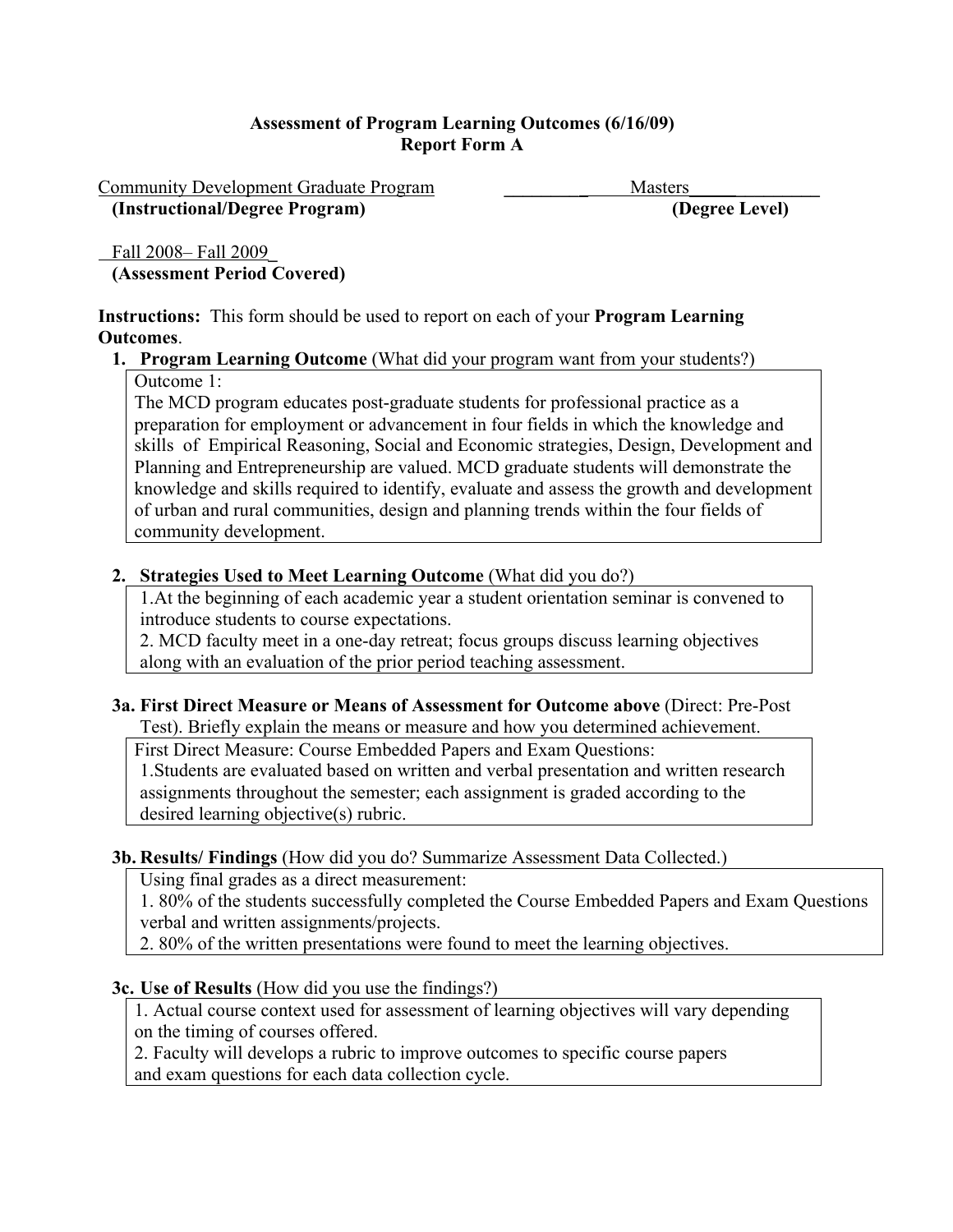#### **4a. Second Direct Measure or Means of Assessment for Outcome above** (.). Briefly explain the means or measure and how you determined achievement.

Practicum I & II and Internship:

 1. Learning Objectives are assessed in guided professional Internship in CODE 5406 and CODE 5043 Practicum I and CODE 5063 Practicum II. Learning Objectives are assessed in the following ways, Community Building, Community Planning, Community Economic Development, Project Administration and Community Social Development.

## **4b. Results/ Findings.** (How did you do? Summarize Assessment Data Collected.)

- 1. 80% of the student interns contributed to the daily activities of the host company.
- 2. 70% of the interns were later employed in similar or comparable positions

## **4c. Use of Results** (How did you use the findings?)

1. Alumni survey currently under development.

## **5a. Third Direct (or Indirect) Measure or Means of Assessment for Outcome above**

(Indirect: .). Briefly explain the means or measure and how you determined achievement. At the close of each semester, all students in the program are provided with the opportunity to provide feedback on their learning outcomes in a public forum with faculty members and invited professionals.

## **5b. Results/ Findings.** (How did you do? Summarize Assessment Data Collected.)

Overall, 80% of the students were able to communicate issues and solutions in an effective manner. This finding is based on a summary of the work documented for the most recent each semester course offerings.

## **5c.Use of Results** (How did you use the findings?)

- 1. Faculty used this information to assess and evaluate the program and course objectives.
- 2. Program and course delivery are modified based on these results to "close the loop".
- **6. Documentation** (What is the evidence (e.g. Licensure Exam Summary Results, Spreadsheet from True Outcomes from Capstone Course, etc.)? Where is it located (e.g. Assessment Coordinator's Office, etc.?))

Physical copies of course projects that demonstrate documented outcomes of Empirical Reasoning, Social and Economic strategies, Design, Development and Planning and Entrepreneurship are kept on file in the school of Architecture Room 260 contact: Dr. Akel Kahera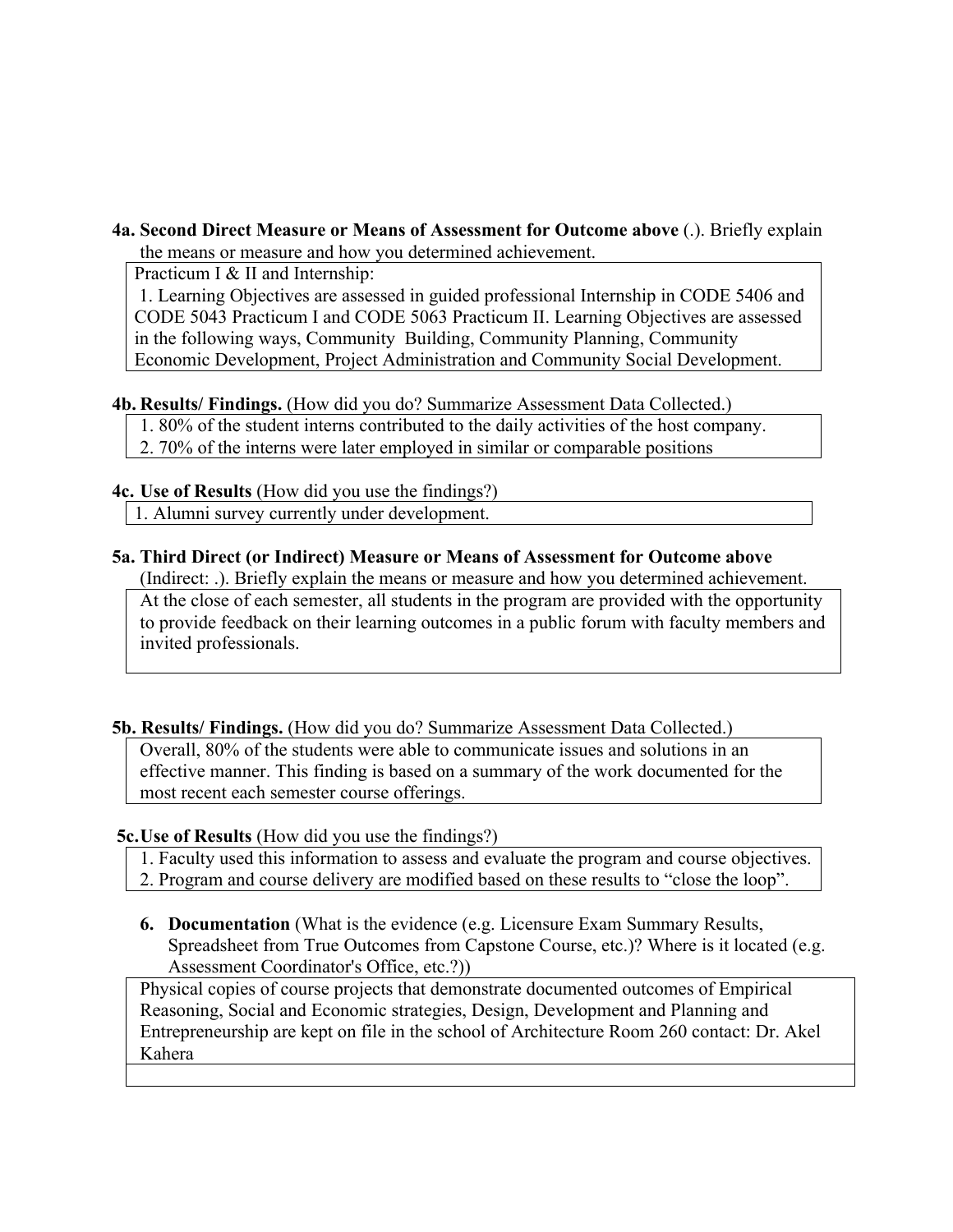# **Report Form A-1 Assessment of Program Learning Outcomes for Educational Programs**

**(Instructional/Degree Program) (Degree Level)**

**MCD Graduate**

#### **Fall 2008- Fall 2009**

**(Assessment Period Covered)**

**Instructions:** This form should be used to report on each of your **Program Learning Outcomes**. You may not assess every program-learning outcome every year, but you will have a report for *each* outcome based on the year that it *was* assessed.

**1. Student Learning Outcome** (What did your program want your students to know or be able to do as program completers?)

The following student learning outcome for the graduate students in the Program is assessed and revised periodically by the faculty and is designed to reflect the MCD mission statement and academic program objectives.

1. Students will demonstrate knowledge of the broad principles of Design (Land Use/Planning) Development.

**2. Strategies Used to Meet Student Learning Outcome** (What did you do?)

To achieve competenct in the area of (Land Use/Planning) Development students will follow a pedagogy and several rigourous assignments that test the key components of (Land Use/Planning) Development; students are assessed using the rubric developed by the course instructor.

## **3a. First Direct Measure or Means of Assessment for Student Learning Outcome above** (Briefly explain the means or measure and how you determined achievement, e.g., Direct:etc.).

Determined achievement is evaluated using a rubric that include the following assessment of learning objectives:

1.Identify the correct process that explains quantifiable (Land Use/Planning) Development concepts. Example: New Urbanism, Sustainability etc.

#### **3b. Results/ Findings** (How did you do? Summarize assessment data collected.) 1. 75% of the students were able to analyze data related to Entrepreneurship.

**3c. Use of Results** (How did you use the findings, e.g., maintain, improve, change, etc.)

1.Students need more practice with interpreting social and economic trends that suggest variables related to (Land Use/Planning) Development..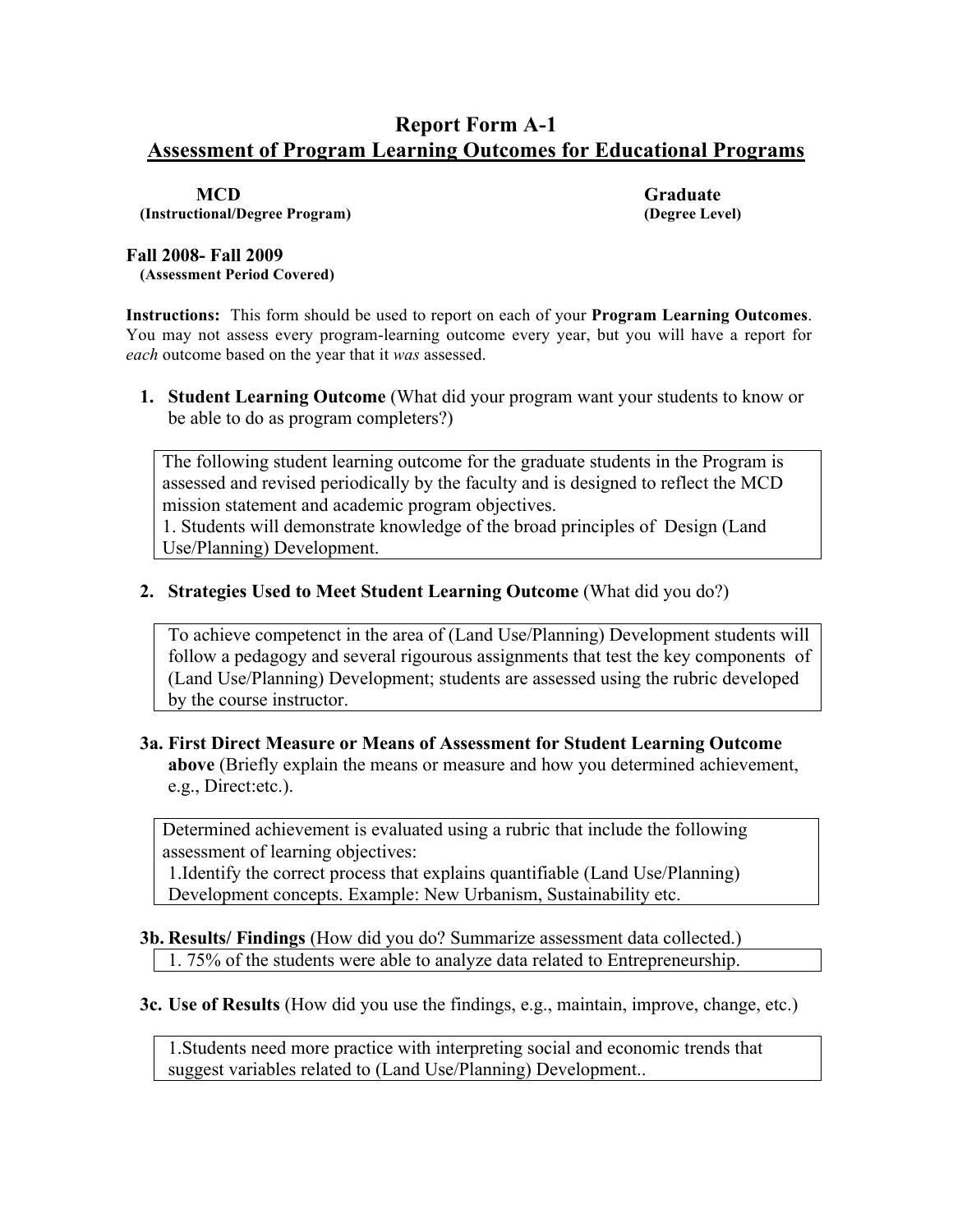**4a. Second Direct Measure or Means of Assessment for Student Learning Outcome above** (Briefly explain the means or measure and how you determined achievement, e.g., Direct: Pre-Post Test; Capstone; Licensure Exam; etc.).

## Direct Means of Assessment:

- 1. Apply (Land Use/Planning) Development.concepts and principles to analyze a case study.
- 2. Collaborative development studies that exhibit qualitative, quantitative and direct evidence of achievement of the project criteria.
- 3. At least 75 % of the Students scored 80% or above on this exercise.

## **4b. Results/ Findings** (How did you do? Summarize assessment data collected.)

1.Students were most successful at identifying social and economic problems of a given case study.

2. Students were less successful at analyzing data that suggest (Land Use/Planning) Development.solutions.

## **4c. Use of Results** (How did you use the findings?)

1. Re-Designed course objectives to implement a practicum to improve and assess (Land Use/Planning) Development concepts.

# **5a. Third Direct (or Indirect) Measure or Means of Assessment for Student**

**Learning Outcome above** (Briefly explain the means or measure and how you determined achievement.

Direct:

1. Students were evaluated on their ability to develop a project related to (Land Use/Planning) Development.

2. Final (Land Use/Planning) Development projects are evaluated by faculty and professional jurors; projects are evaluated based on originality, etc., and client input.

## **5b. Results/ Findings** (How did you do? Summarize assessment data collected.)

1. The MCD curriculum requires that the area of (Land Use/Planning) Development would always be an assessment instrument.

2. 80% of students would need to develop a final project as an applied Design (Land Use) Development exercise judged by a jury in similar fashion to a thesis.

## **5c.Use of Results** (How did you use the findings?)

1.To close the loop more emphasis will be placed course related projects that explore Design (Land Use) Development.

## **6. Documentation** (What is the evidence and where is it located?

A number of studies that demonstrate proficiency in the area of Design (Land Use) Development are located in the office of Dr. Akel Kahera, Interim Department Head; are on file in hard copy in electronic format in Room 260 School of architecture.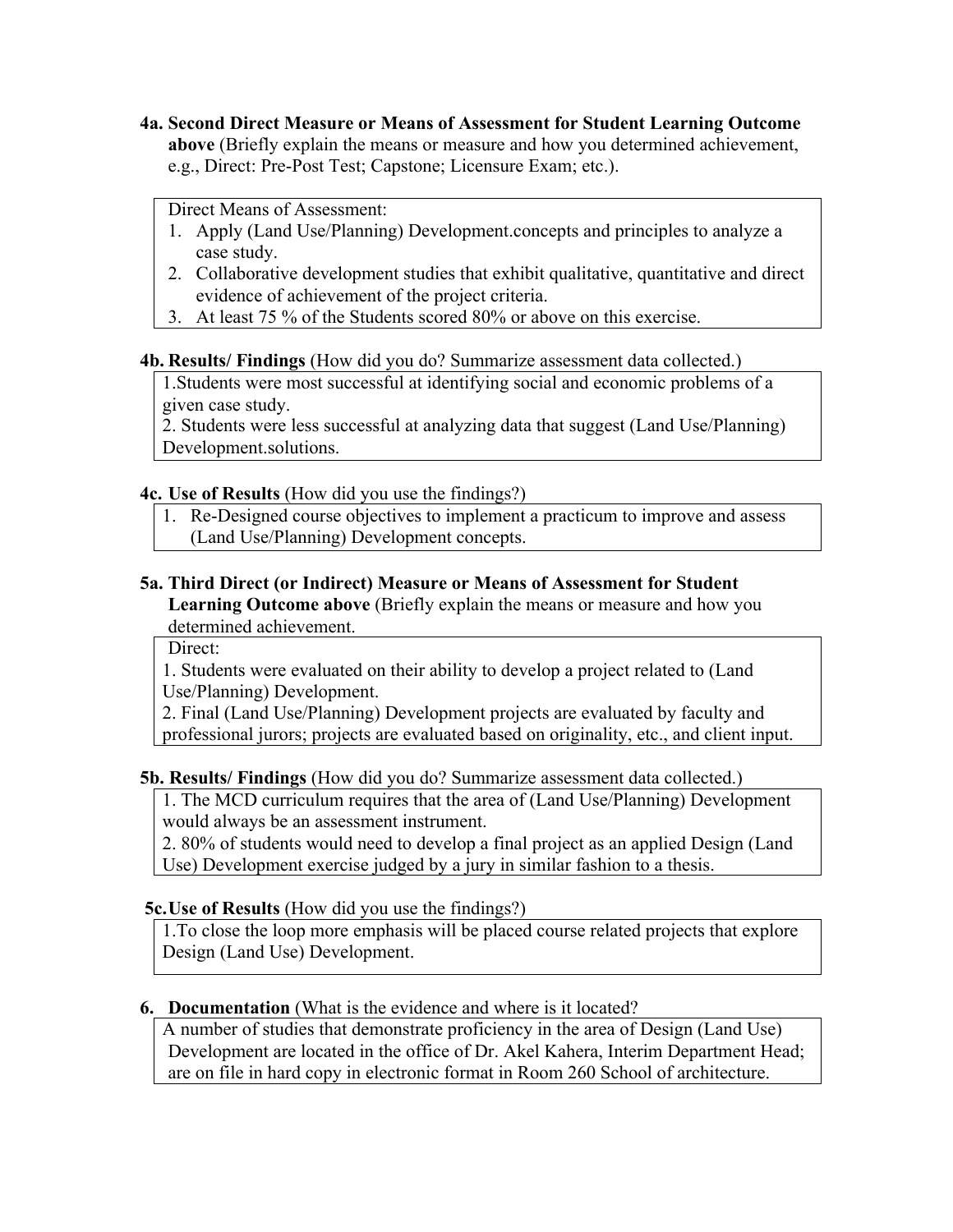# **Report Form A-1 Assessment of Program Learning Outcomes for Educational Programs**

**(Instructional/Degree Program) (Degree Level)**

**MCD Graduate**

#### **Fall 2008- Fall 2009**

**(Assessment Period Covered)**

**Instructions:** This form should be used to report on each of your **Program Learning Outcomes**. You may not assess every program-learning outcome every year, but you will have a report for *each* outcome based on the year that it *was* assessed.

**1. Student Learning Outcome** (What did your program want your students to know or be able to do as program completers?)

The following student learning outcome for the graduate students in the Program is assessed and revised periodically by the faculty and is designed to reflect the MCD mission statement and academic program objectives. 1. Students will demonstrate knowledge of the broad principles of Entrepreneurship.

#### **2. Strategies Used to Meet Student Learning Outcome** (What did you do?)

To achieve competenct in the area of Entrepreneurship students will follow a pedagogy and several rigourous assignments that test the key components of Entrepreneurship; students are assessed using the rubric developed by the course instructor.

#### **3a. First Direct Measure or Means of Assessment for Student Learning Outcome above** (Briefly explain the means or measure and how you determined achievement, e.g., Direct:etc.).

Determined achievement is evaluated using a rubric that include the following assessment of learning objectives:

1.Identify the correct process that explains quantifiable Entrepreneurship concepts.

## **3b. Results/ Findings** (How did you do? Summarize assessment data collected.) 1. 75% of the students were able to analyze data related to Entrepreneurship.

**3c. Use of Results** (How did you use the findings, e.g., maintain, improve, change, etc.)

1.Students need more practice with interpreting social and economic trends that suggest variables related to Entrepreneurship.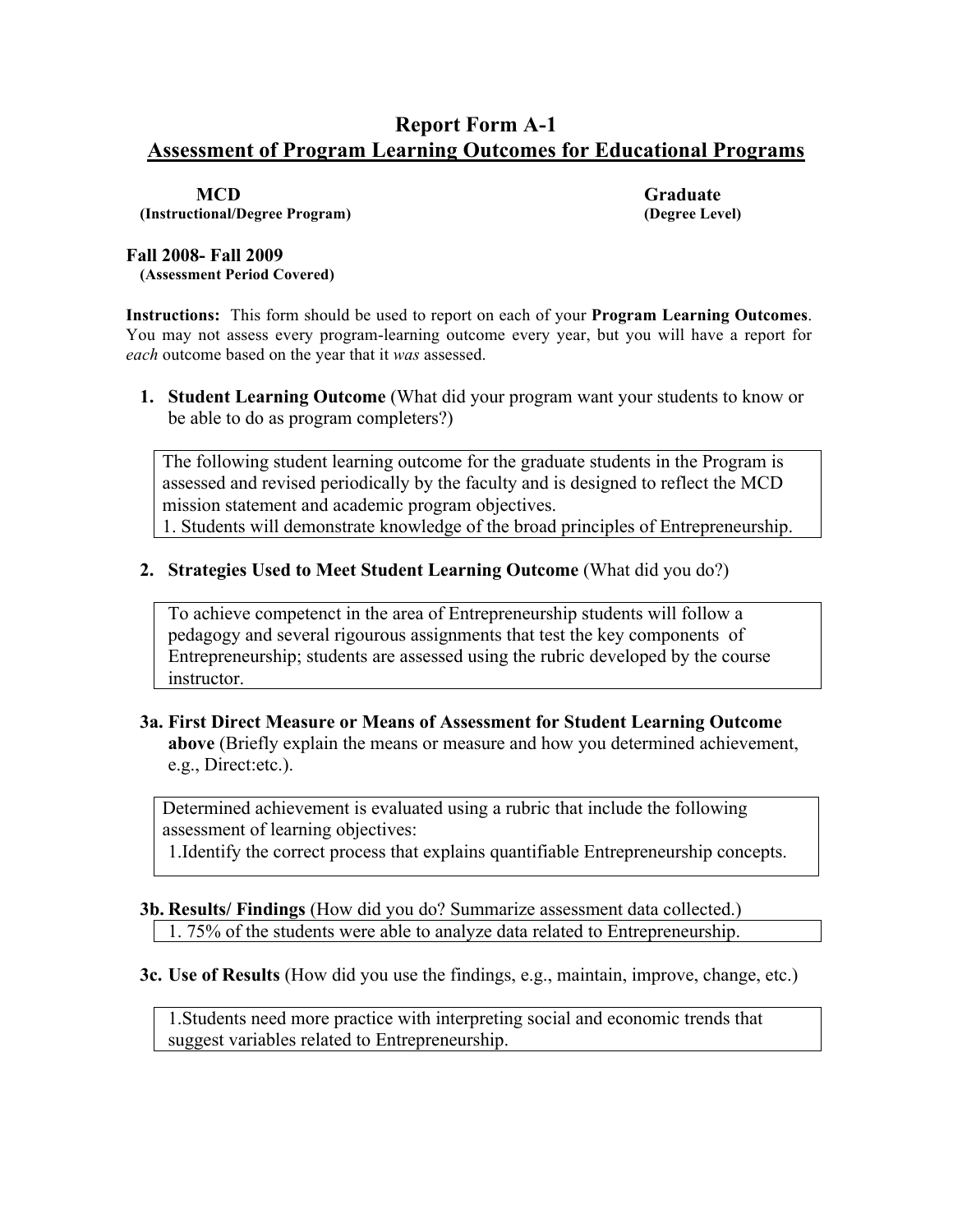**4a. Second Direct Measure or Means of Assessment for Student Learning Outcome above** (Briefly explain the means or measure and how you determined achievement, e.g., Direct: Pre-Post Test; Capstone; Licensure Exam; etc.).

Direct Means of Assessment:

- 1. Apply entrepreneurship concepts and principles to analyze a case study.
- 2. Collaborative development studies that exhibit qualitative, quantitative and direct evidence of achievement of the project criteria.
- 3. At least 75 % of the Students scored 80% or above on this exercise.

#### **4b. Results/ Findings** (How did you do? Summarize assessment data collected.)

1.Students were most successful at identifying social and economic problems of a given case study.

2. Students were less successful at analyzing data that suggest Entrepreneurship solutions.

#### **4c. Use of Results** (How did you use the findings?)

1. Re-Designed course objectives to implement a practicum to improve and assess Entrepreneurship concepts.

#### **5a. Third Direct (or Indirect) Measure or Means of Assessment for Student Learning Outcome above** (Briefly explain the means or measure and how you determined achievement.

Direct:

1. Students were evaluated on their ability to develop a project related to Entrepreneurship.

2. Final projects are evaluated by faculty and professional jurors; projects are evaluated based on originality, etc., and client input.

## **5b. Results/ Findings** (How did you do? Summarize assessment data collected.)

1. The MCD curriculum requires that the area of Entrepreneurship would always be an assessment instrument.

2. 80% of students would need to develop a final project as an applied Design (Land Use) Development exercise judged by a jury in similar fashion to a thesis.

#### **5c.Use of Results** (How did you use the findings?)

1.To close the loop more emphasis will be placed course related projects that explore Design (Land Use) Development.

#### **6. Documentation** (What is the evidence and where is it located?

A total number of studies that demonstrate proficiency in the area of Design (Land Use) Development.are located in the office of Dr. Akel Kahera, Interim Department Head; are on file in hard copy in electronic format in Room 260 School of architecture.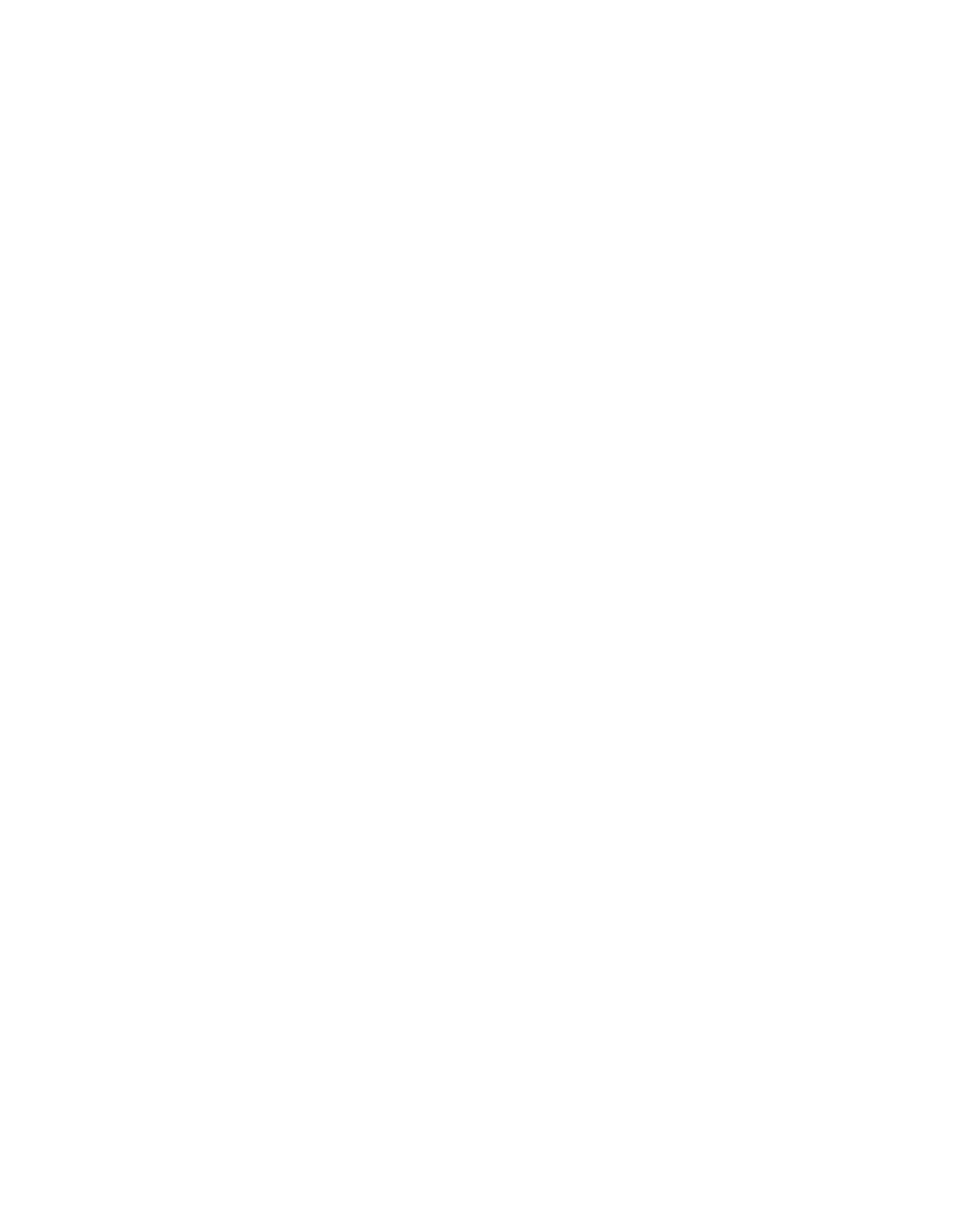# **Report Form A-1 Assessment of Program Learning Outcomes for Educational Programs**

**(Instructional/Degree Program) (Degree Level)**

**MCD Graduate**

#### **Fall 2008- Fall 2009**

**(Assessment Period Covered)**

**Instructions:** This form should be used to report on each of your **Program Learning Outcomes**. You may not assess every program-learning outcome every year, but you will have a report for *each* outcome based on the year that it *was* assessed.

**1. Student Learning Outcome** (What did your program want your students to know or be able to do as program completers?)

The following student learning outcomes and competencies for the graduate students in the Program are assessed and revised periodically by the faculty and are designed to reflect our mission statement and academic goals for MCD graduate students. 1. Students will demonstrate principles of Emphirical reasoning and problem solving critical thinking and research skills.

#### **2. Strategies Used to Meet Student Learning Outcome** (What did you do?)

1.For each of these two competencies students will be given a research assignment that summarizes key findings from an emphirical research.

2.They will be asked to identify the key components of the social, political or economic process; students are assessed using the rubric developed by the course instructor.

3.Students are taught the use of literary data base (eg. EBSCO) by PVAMU rerefence librarians

#### **3a. First Direct Measure or Means of Assessment for Student Learning Outcome above** (Briefly explain the means or measure and how you determined achievement, e.g., Direct:etc.).

Determined achievement is evaluated using a rubric that include the following assessment of learning objectives:

1.Identify the correct process the craft of research using MLA/APA standards. 2. Develop a research hypothesis in the research paper, that identifies quantifiable social, economic, political and cultural variables.

#### **3b. Results/ Findings** (How did you do? Summarize assessment data collected.)

1.75% of the students were able to analyze data and primary documents or scholarly research.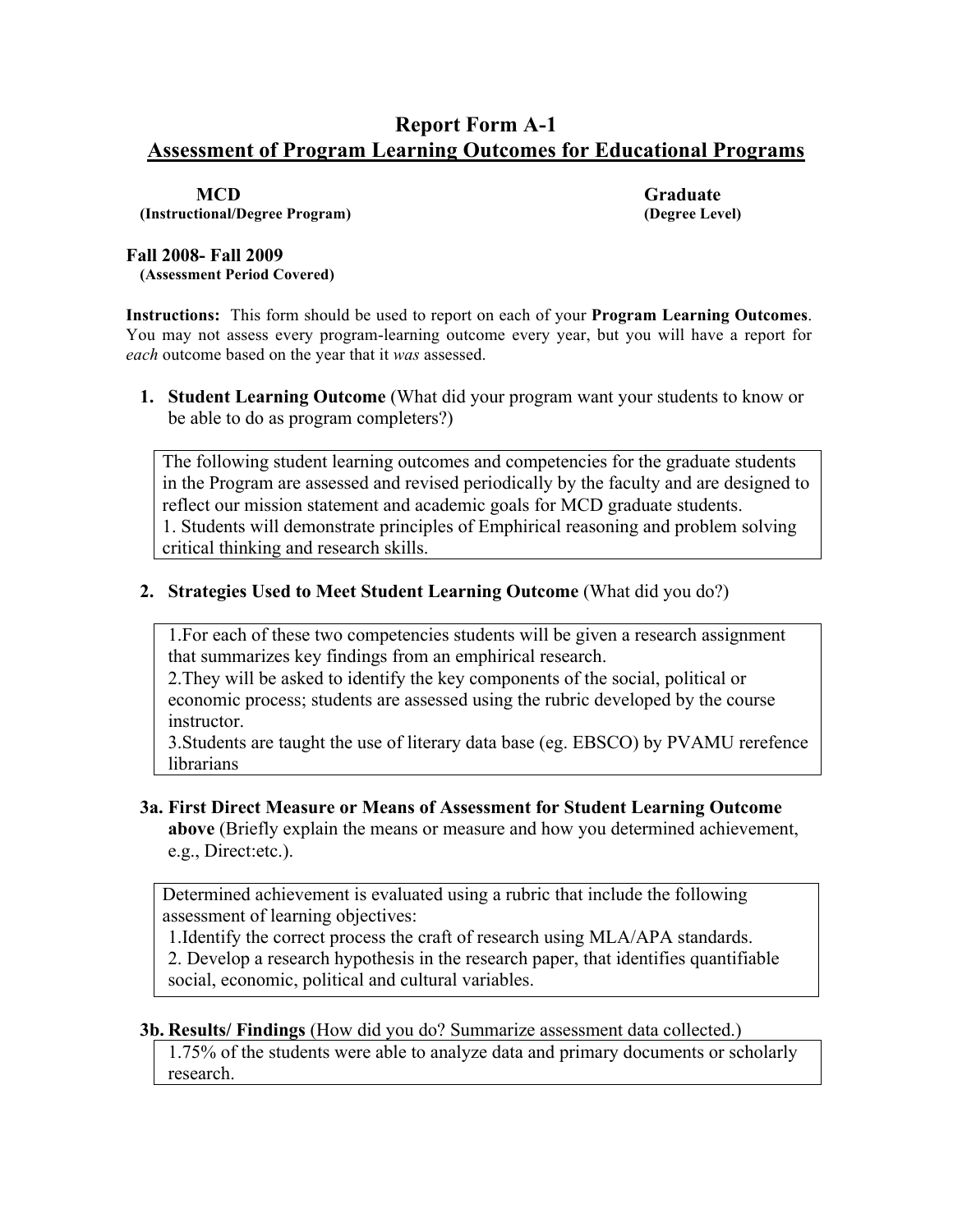**3c. Use of Results** (How did you use the findings, e.g., maintain, improve, change, etc.)

1.Students need more practice with interpreting data and looking for trends that suggest the answer to the hypothesis.

2. Students need more practice with the design of their own research topics which are similar to studies done by cohorts in the humanities and urban planning disciplines.

**4a. Second Direct Measure or Means of Assessment for Student Learning Outcome above** (Briefly explain the means or measure and how you determined achievement, e.g., Direct: Pre-Post Test; Capstone; Licensure Exam; etc.).

Direct Means of Assessment:

- 1. Apply design concepts and principles to analyze a social situation.
- 2. Collaborative development studies/ drawings, models and design studies that exhibit Qualitative, quantitative and direct evidence of achievement of the project criteria. Example CD 5093 (required course)
- 3. At least 75 % of the Students scored 80% or above on this exercise.

**4b. Results/ Findings** (How did you do? Summarize assessment data collected.)

1.Students were most successful at identifying the design concepts and principles to analyze a social situation.

2. Students were less successful at identifying the experimental land use and zoning controls.

#### **4c. Use of Results** (How did you use the findings?)

- 1. Designed course objectives and begun to implement a practicum, and guided internship to improve and assess critical thinking and research skills.
- **5a. Third Direct (or Indirect) Measure or Means of Assessment for Student Learning Outcome above** (Briefly explain the means or measure and how you determined achievement, e.g.,

#### Direct:

1. Students were evaluated on their ability to develop a comprehensive research project.

2. Final projects are evaluated by faculty and professional jurors; projects are evaluated based on originality, etc., and client input.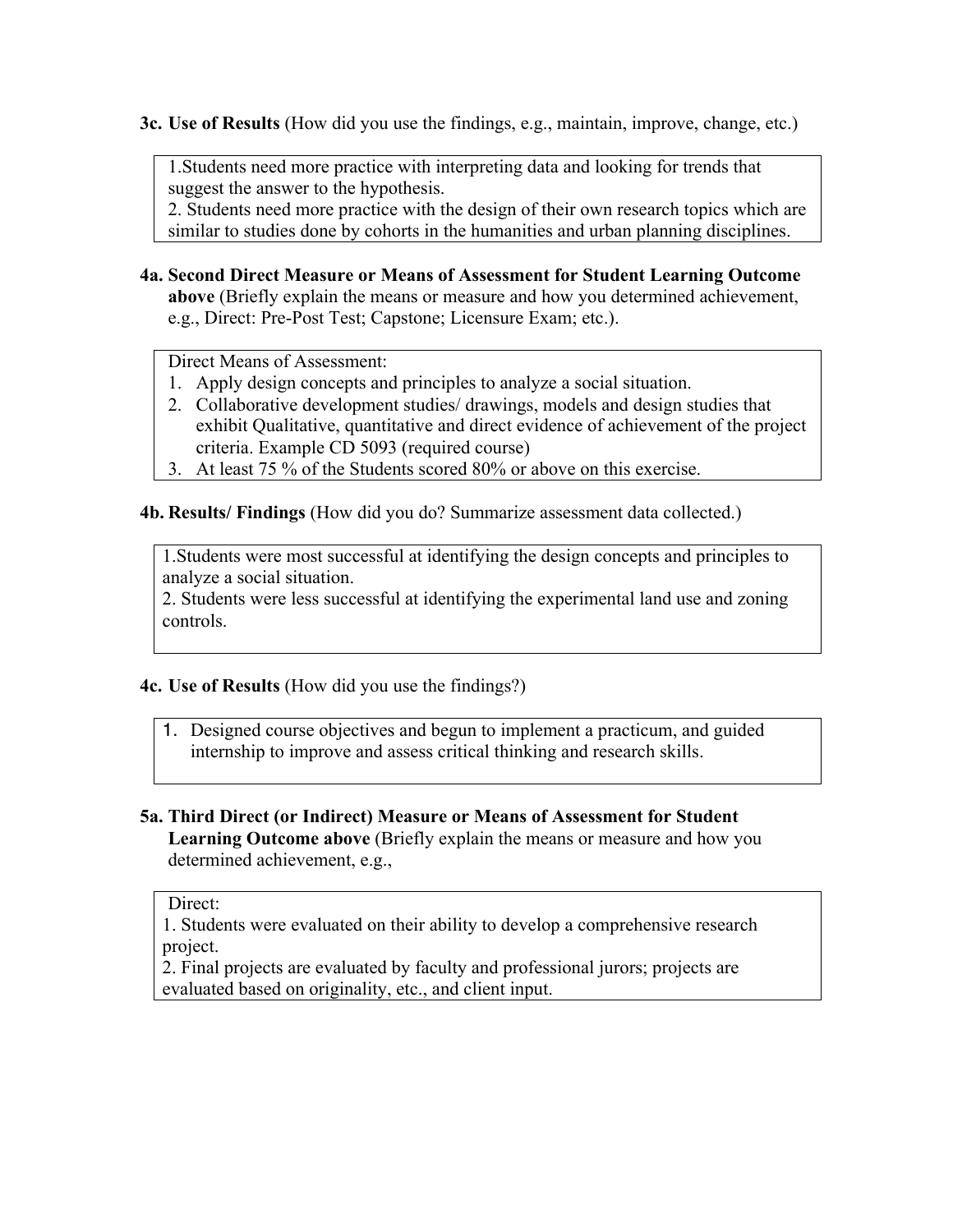**5b. Results/ Findings** (How did you do? Summarize assessment data collected.)

1. The MCD curriculum requires that the area of Empirical reasoning would always be a research based assessment instrument.

2. 80% of students would need to develop a final project as an applied research exercise judged by a jury in similar fashion to a thesis.

 **5c.Use of Results** (How did you use the findings?)

1.To close the loop more emphasis will be placed on research skills and the support of students to attend and present papers at symposia to improve their professional presentation skills.

**6. Documentation** (What is the evidence and where is it located?

A total number of written and graphic studies that demonstrate proficiency in the MCD concentration area of critical thinking and research skills are located in the office of Dr. Akel Kahera, Department Head; are on file in hard copy in electronic format in Room 260 School of architecture.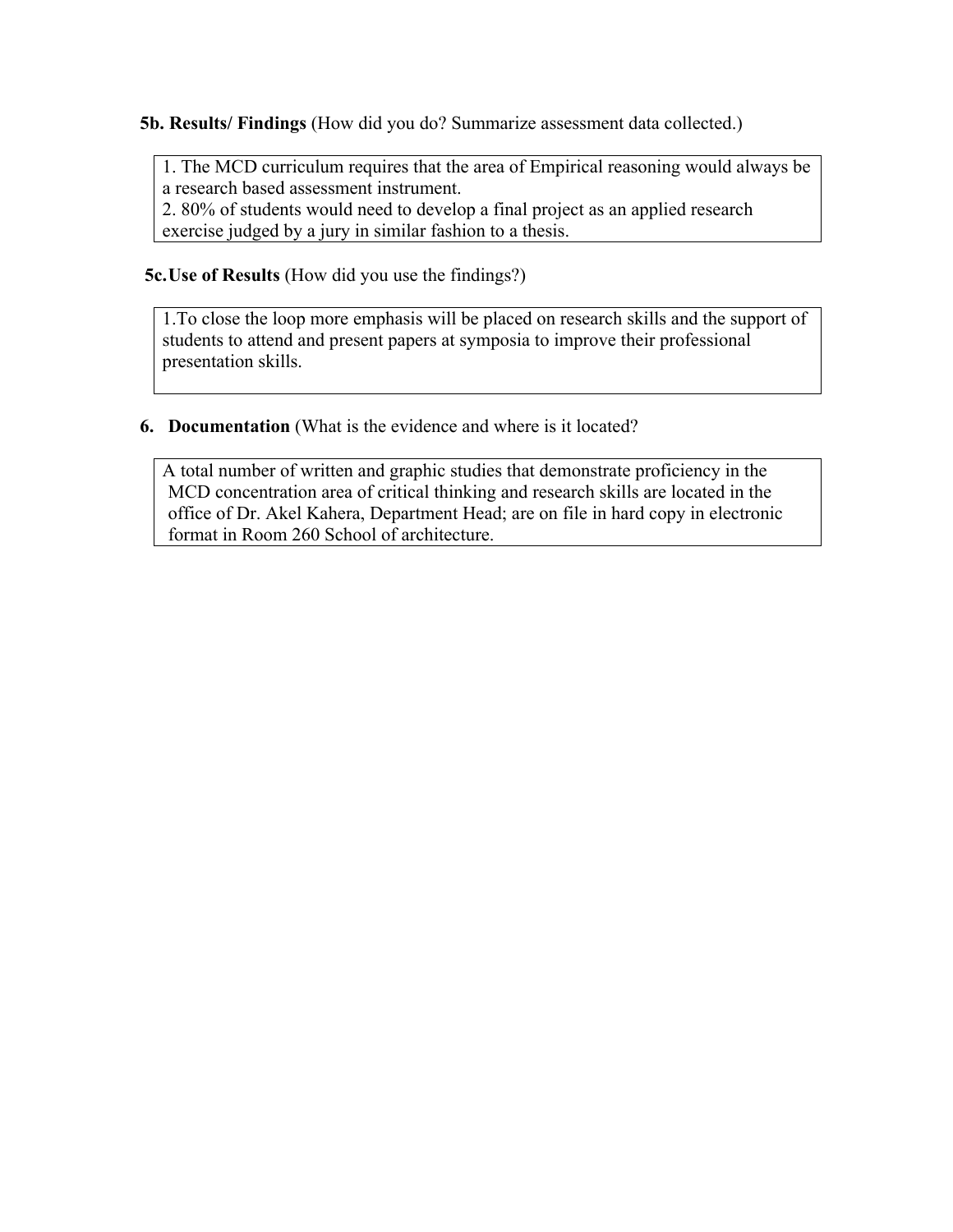# **Report Form A-1 Assessment of Program Learning Outcomes for Educational Programs**

**(Instructional/Degree Program) (Degree Level)**

**MCD Graduate**

#### **Fall 2008- Fall 2009**

**(Assessment Period Covered)**

**Instructions:** This form should be used to report on each of your **Program Learning Outcomes**. You may not assess every program-learning outcome every year, but you will have a report for *each* outcome based on the year that it *was* assessed.

**1. Student Learning Outcome** (What did your program want your students to know or be able to do as program completers?)

The following student learning outcome for the graduate students in the Program is assessed and revised periodically by the faculty and is designed to reflect the MCD mission statement and academic program objectives.

1. Students will demonstrate knowledge of the broad principles of Social and Economic development.

#### **2. Strategies Used to Meet Student Learning Outcome** (What did you do?)

To achieve competenct in the area of Social and Economic development students will follow a pedagogy and several assignments that test the key components of Social and Economic development; students are assessed using the rubric developed by the course instructor.

#### **3a. First Direct Measure or Means of Assessment for Student Learning Outcome above** (Briefly explain the means or measure and how you determined achievement, e.g., Direct:etc.).

Determined achievement is evaluated using a rubric that include the following assessment of learning objectives:

1.Identify the correct process that explains quantifiable social and economic variables.

#### **3b. Results/ Findings** (How did you do? Summarize assessment data collected.)

1. 75% of the students were able to analyze data related to Social and Economic variables.

**3c. Use of Results** (How did you use the findings, e.g., maintain, improve, change, etc.)

1.Students need more practice with interpreting data and looking for trends that suggest variables related to social and economic development.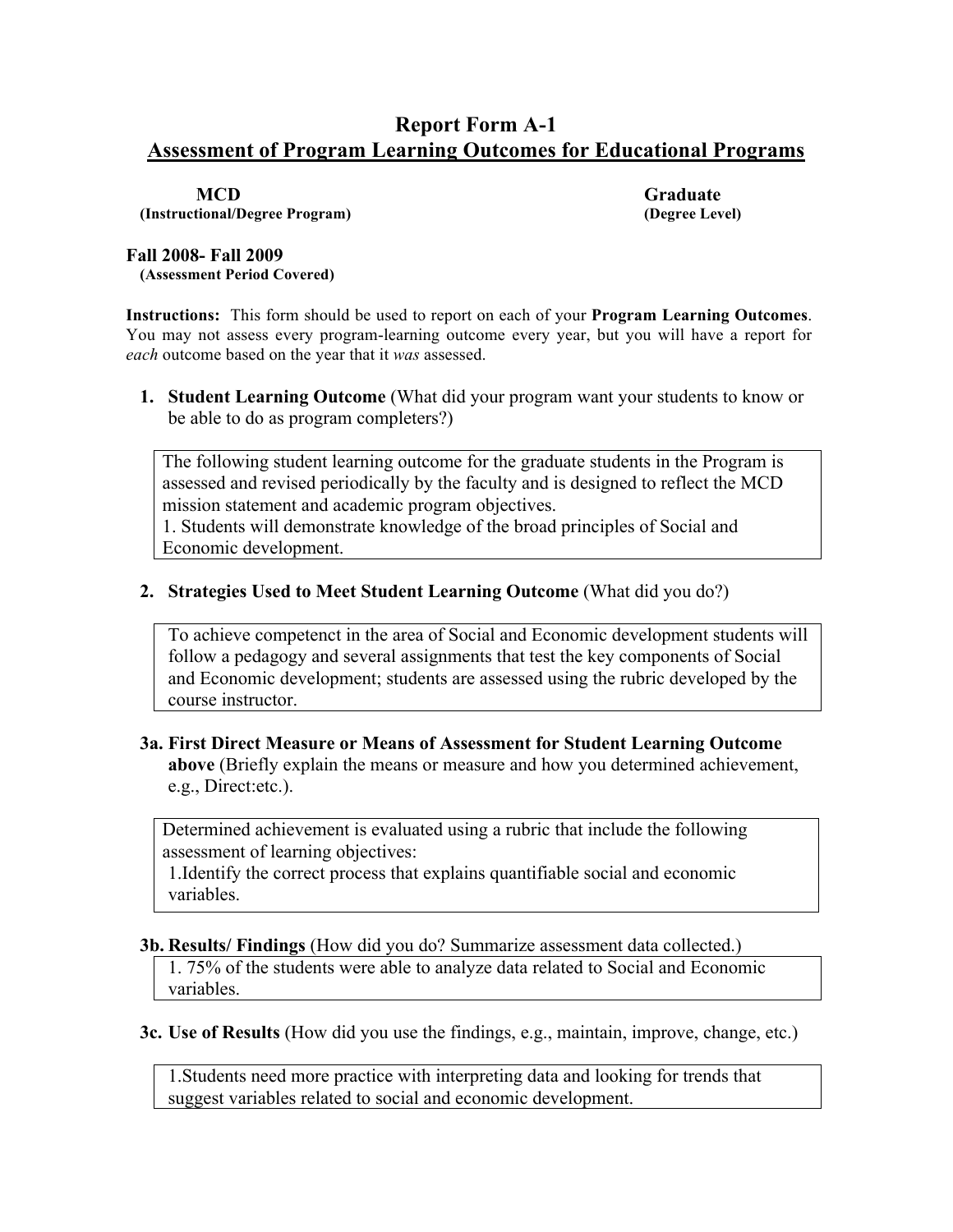**4a. Second Direct Measure or Means of Assessment for Student Learning Outcome above** (Briefly explain the means or measure and how you determined achievement, e.g., Direct: Pre-Post Test; Capstone; Licensure Exam; etc.).

Direct Means of Assessment:

- 1. Apply design concepts and principles to analyze a social situation.
- 2. Collaborative development studies/ drawings, models and design studies that exhibit Qualitative, quantitative and direct evidence of achievement of the project criteria. Example CD 5093; CD 5343 (required courses)
- 3. At least 75 % of the Students scored 80% or above on this exercise.

**4b. Results/ Findings** (How did you do? Summarize assessment data collected.)

1.Students were most successful at identifying the Social and Economic problems of a given case study.

2. Students were less successful at analyzing the social and economic data.

#### **4c. Use of Results** (How did you use the findings?)

1. Re-Designed course objectives to implement a practicum to improve and assess Social and Economic development.

**5a. Third Direct (or Indirect) Measure or Means of Assessment for Student Learning Outcome above** (Briefly explain the means or measure and how you determined achievement, e.g.,

#### Direct:

1. Students were evaluated on their ability to develop a project related to Social and Economic development..

2. Final projects are evaluated by faculty and professional jurors; projects are evaluated based on originality, etc., and client input.

**5b. Results/ Findings** (How did you do? Summarize assessment data collected.)

1. The MCD curriculum requires that the area of Social and Economic development.would always be an assessment instrument.

2. 80% of students would need to develop a final project as an applied research exercise judged by a jury in similar fashion to a thesis.